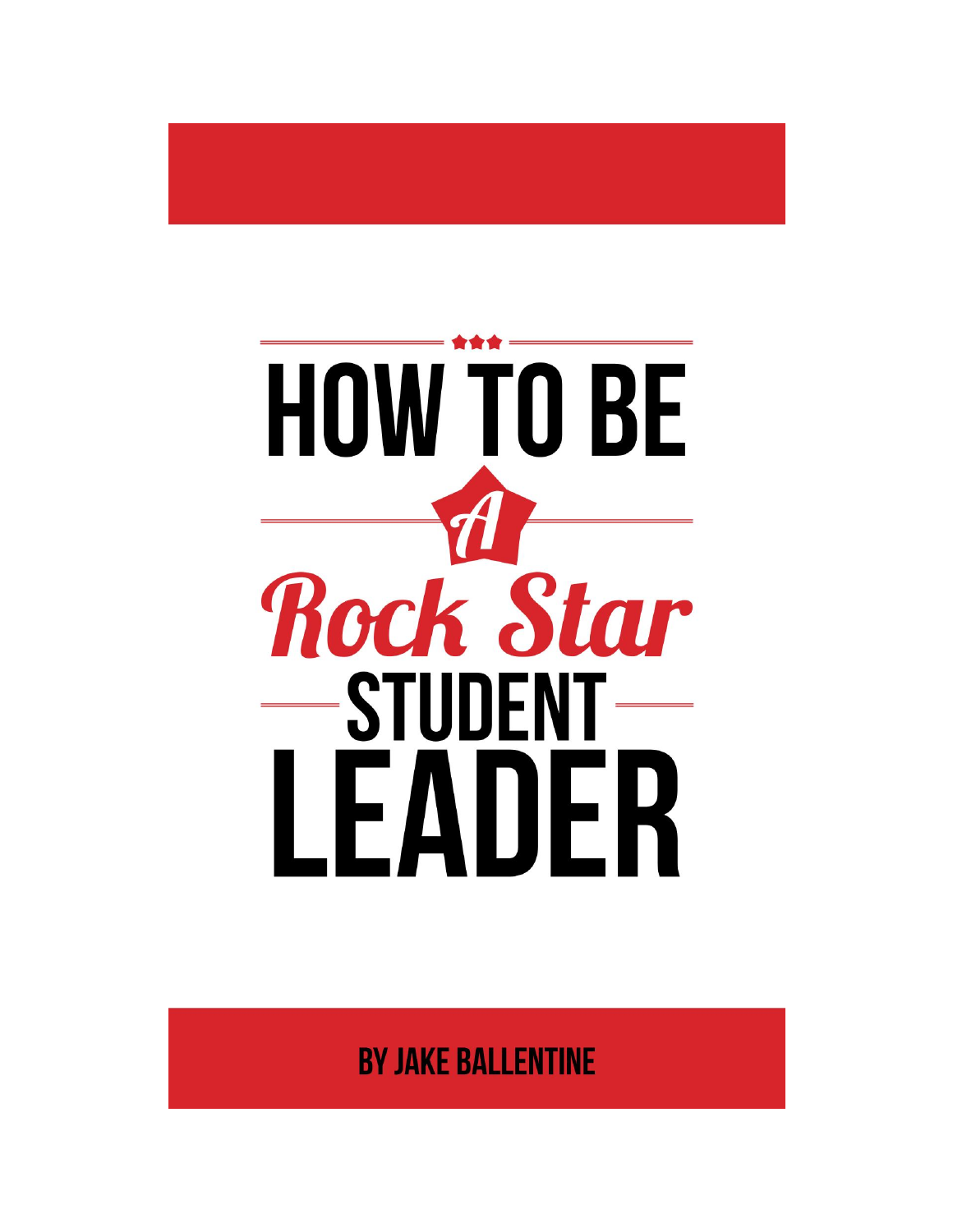# **How to Be a Rock Star Student Leader**

**Jake Ballentine**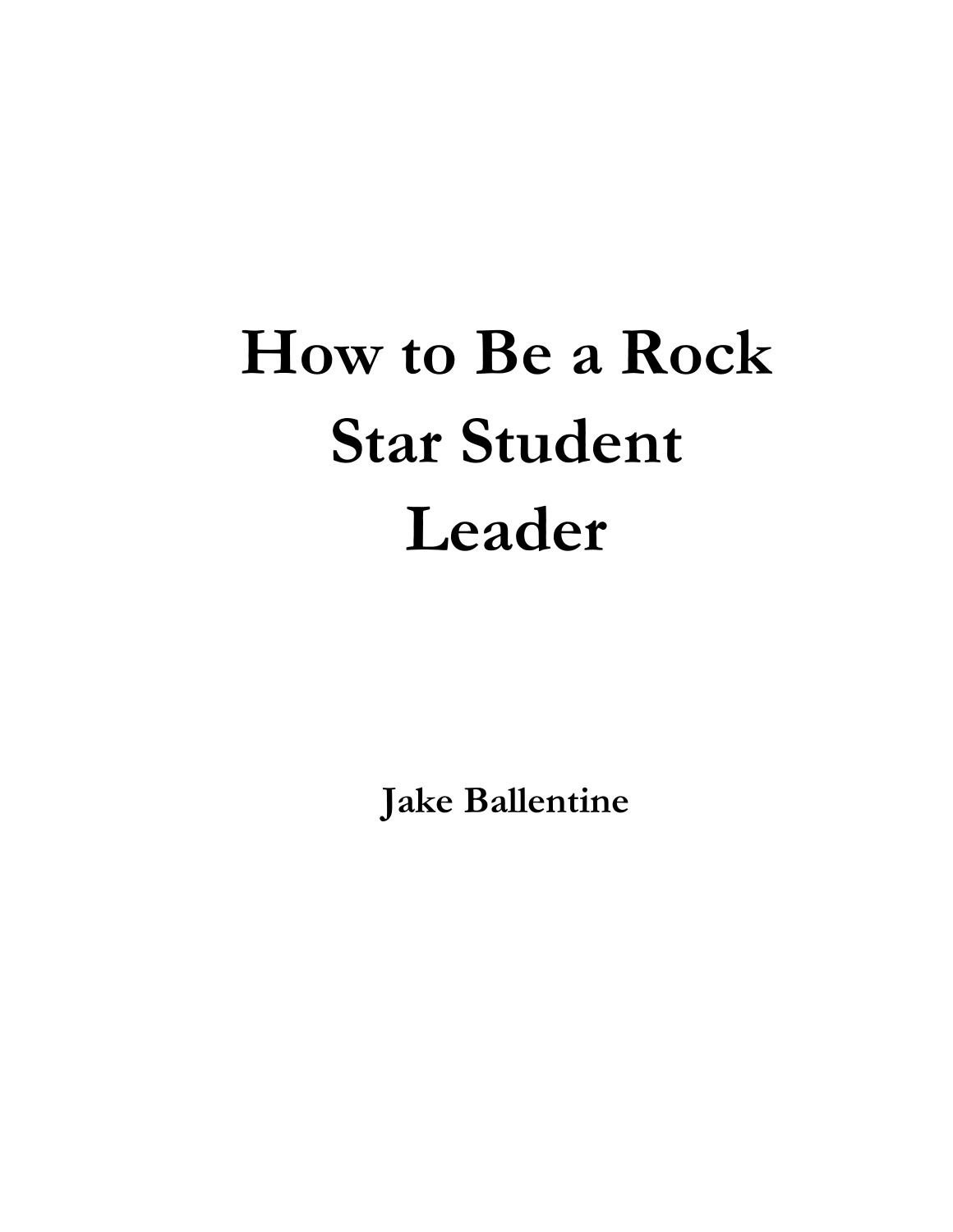How to Be a Rock Star Student Leader

Copyright © 2012 Jake Ballentine All rights reserved.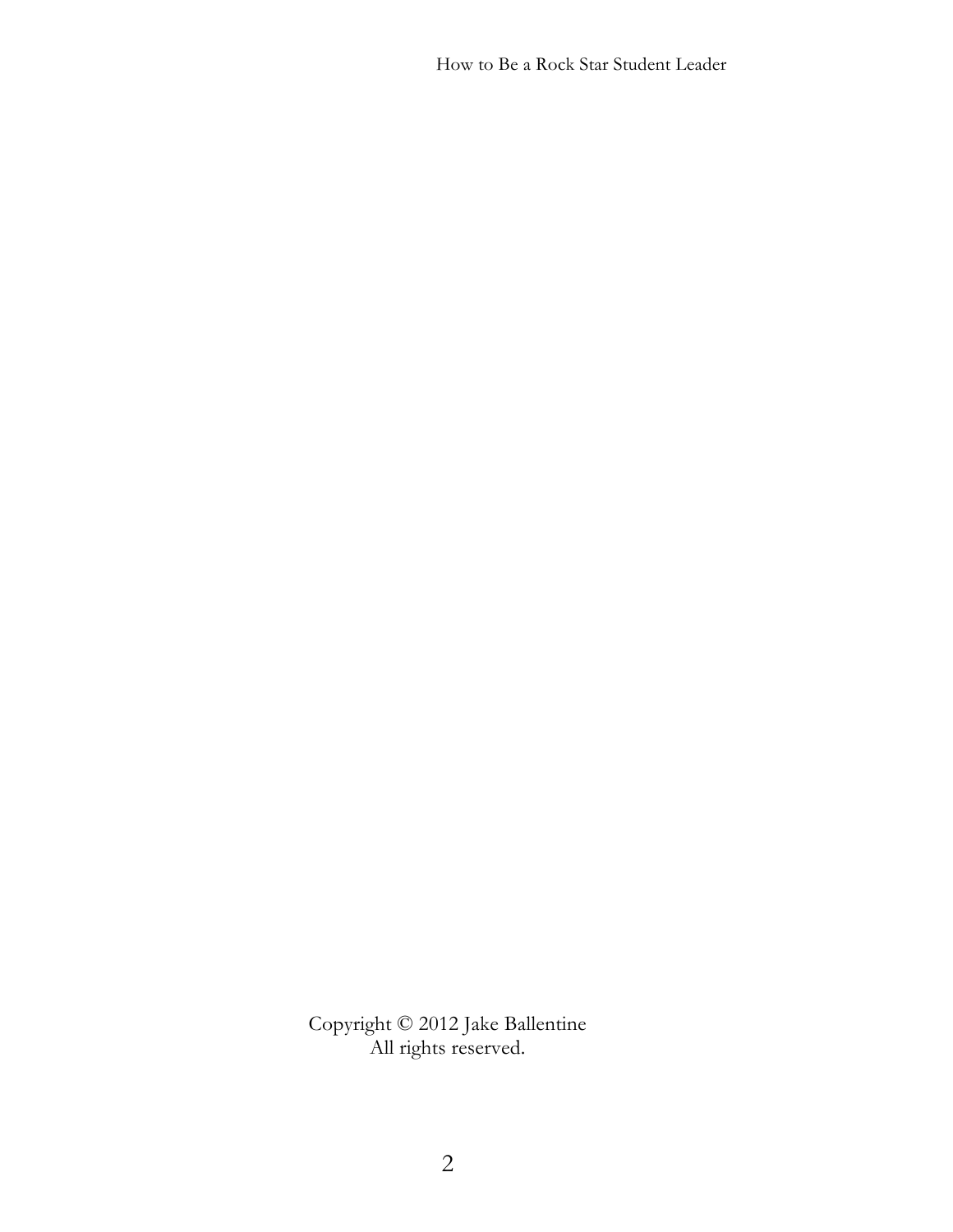# **Special Preview Copy**

**This is a special preview copy of "How to Be a Rock Star Student Leader" that is especially for you because of your work with student leaders. I hope you and your students enjoy the book and that we can work together in the future. For more information on me speaking at your next event visit: www.jakespeaks.com.**

**Thank you!**

**Jake Ballentine Using Music to Make a Difference**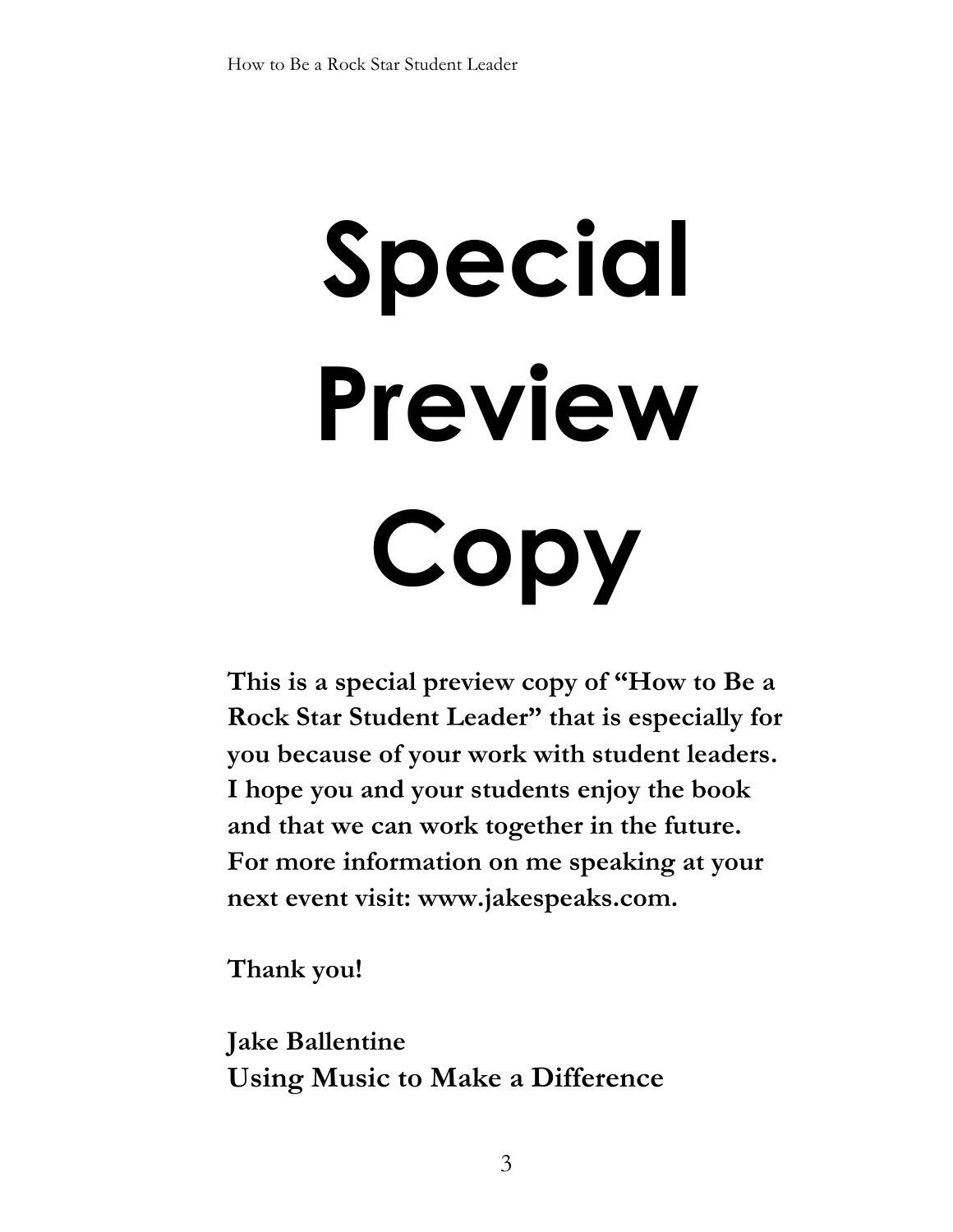How to Be a Rock Star Student Leader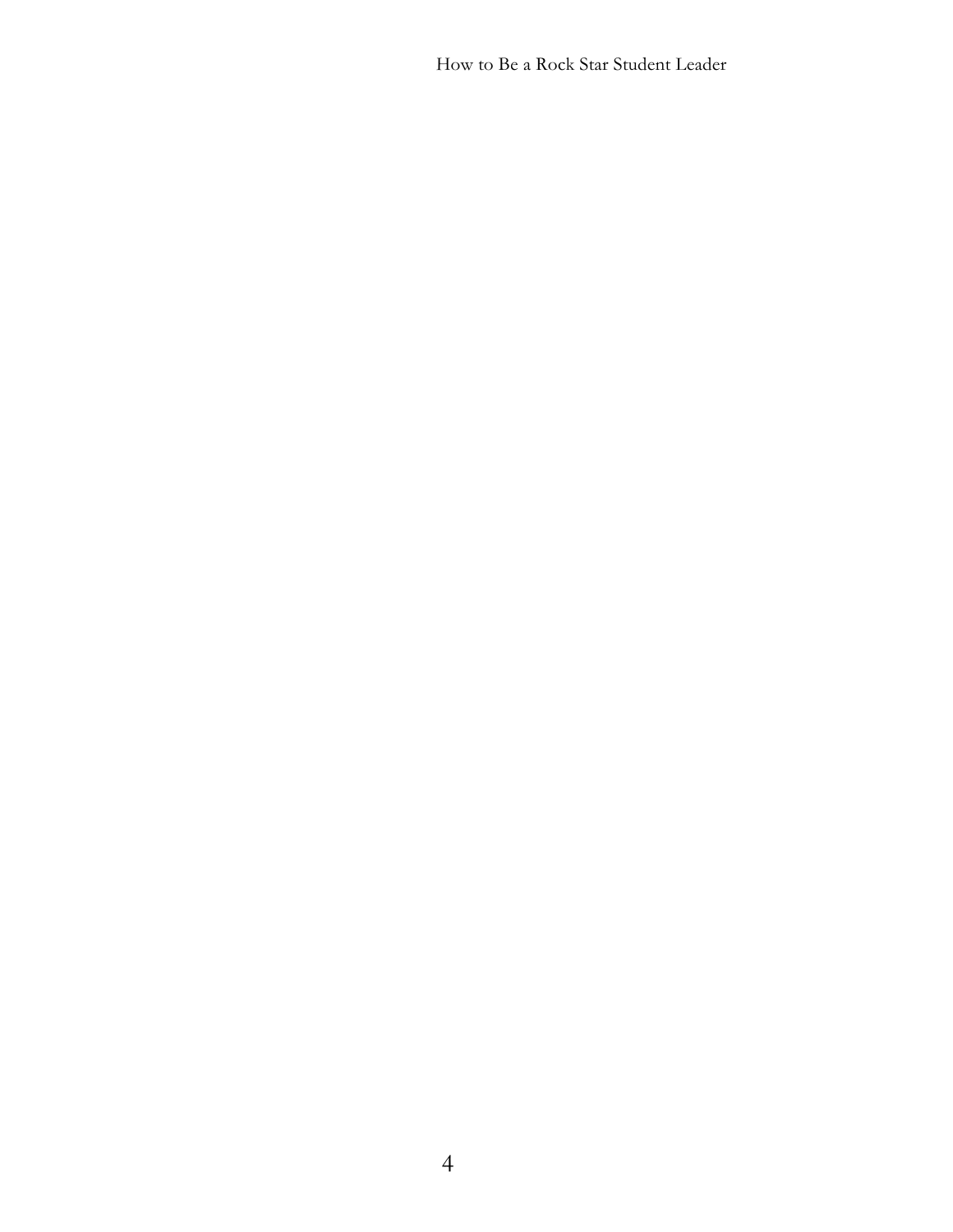# **Contents**

Introduction: What is a Rock Star Student Leader?

Part 1: Becoming a Leader

- 1. Believe in Yourself
- 2. Be Yourself
- 3. Learn From Others
- 4. Don't Be Afraid to Fail
- 5. Work as a Team
- 6. Focus on the Good
- 7. Care About Those You Serve

Part 2: Taking the Lead

- 1. Create a Team Vision
- 2. Defining Roles
- 3. Set Goals
- 4. Take Action
- 5. Don't Give Up
- 6. Become a Leader for Life

Conclusion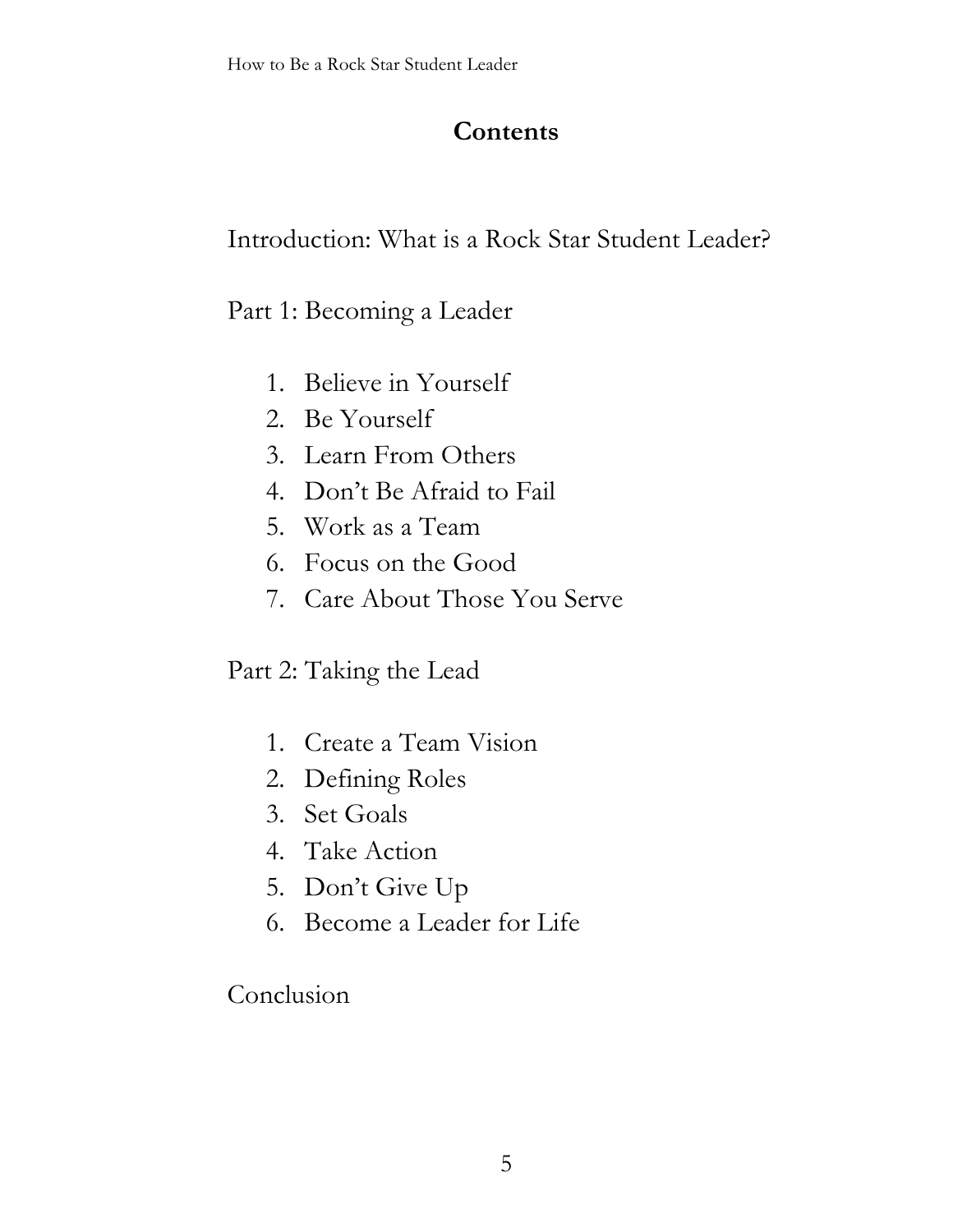How to Be a Rock Star Student Leader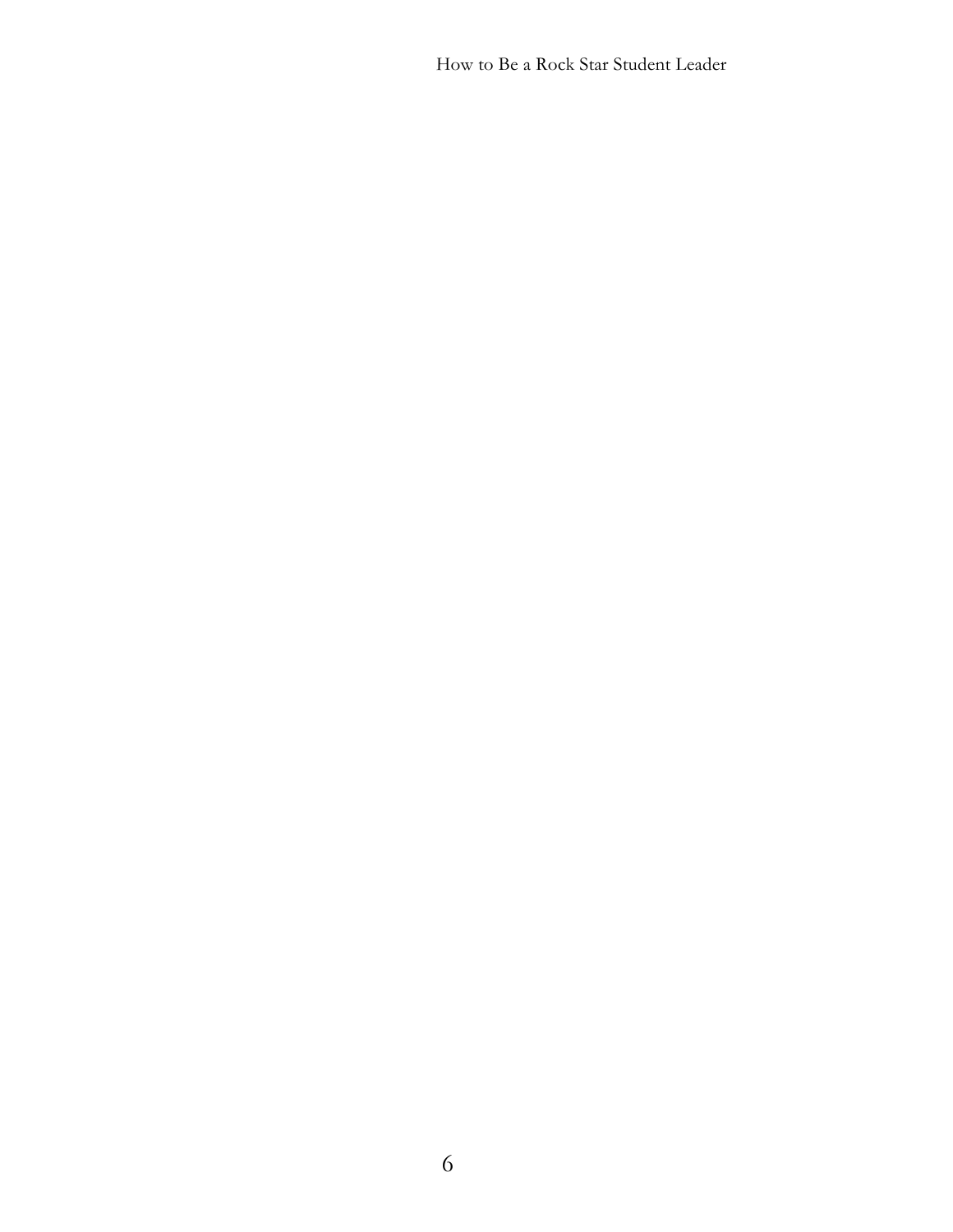# **WHAT IS A ROCK STAR STUDENT LEADER?**

I have the opportunity to meet student leaders from all over the country at leadership conferences, workshops, and school assemblies. I have noticed that there are a lot of different types of student leaders. There are those who are just there so they can get out of class and get free cookies. Then there are those types of student leaders that are getting the job done, but not much more. They are the student leaders who do what is asked of them but do not take initiative on their own. They do not go above and beyond what is asked of them. Then there are the types of student leaders that are going above and beyond; they are taking initiative and actually leading those around them. They are the student leaders that are there because they want to serve those around them and truly care about those they serve. I call these student leaders "Rock Star Student Leaders!"

When I say "rock star" you are probably thinking of someone with long hair, tattoos and a guitar, rockin' out in front of a big crowd. Well, I am using the term "rock star" a little differently. I am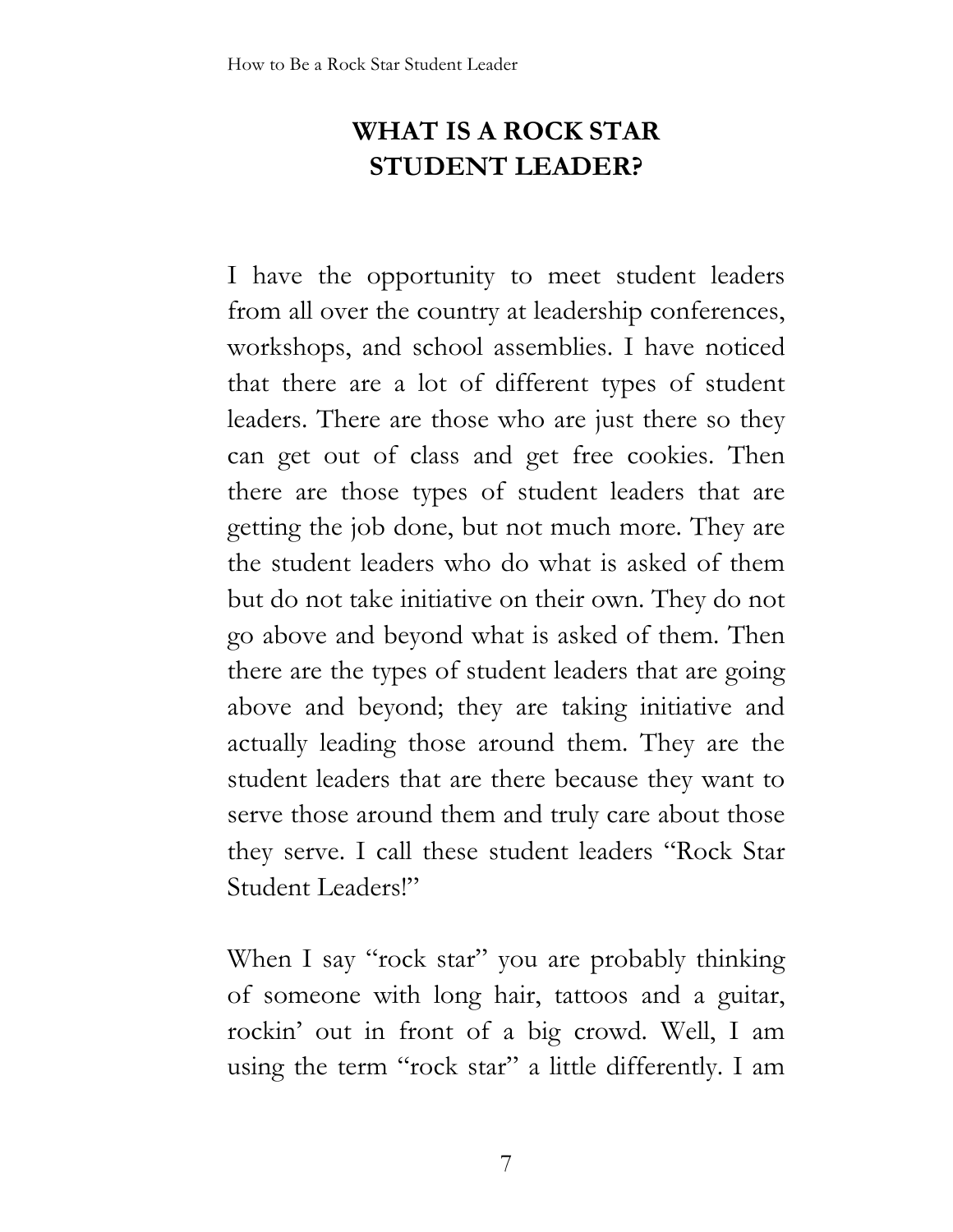using the term "rock star" because in order to be one you need to be great at what you do and be passionate about it. Rock and roll is fun and exciting and so can being a student leader. I want you to bring a rock star level of enthusiasm and excitement to your role as a student leader!

I know that since you are reading this book you are already a "rock star student leader" or well on your way to becoming one! I know that you must actually want to improve as a student leader and you must actually care about those you serve. The great news is that caring about those you serve and having a true desire to improve as a leader are the most important steps to becoming a Rock Star Student Leader! I can teach tips and strategies, but I can't teach genuine care and desire.

#### **About this book**

This book is the ultimate guide to rock star student leadership! You will learn the seven keys to rock star student leadership and how to apply them to your school or organization, and throughout your life. The cool thing is that these keys will not only help you become a rock star student leader but they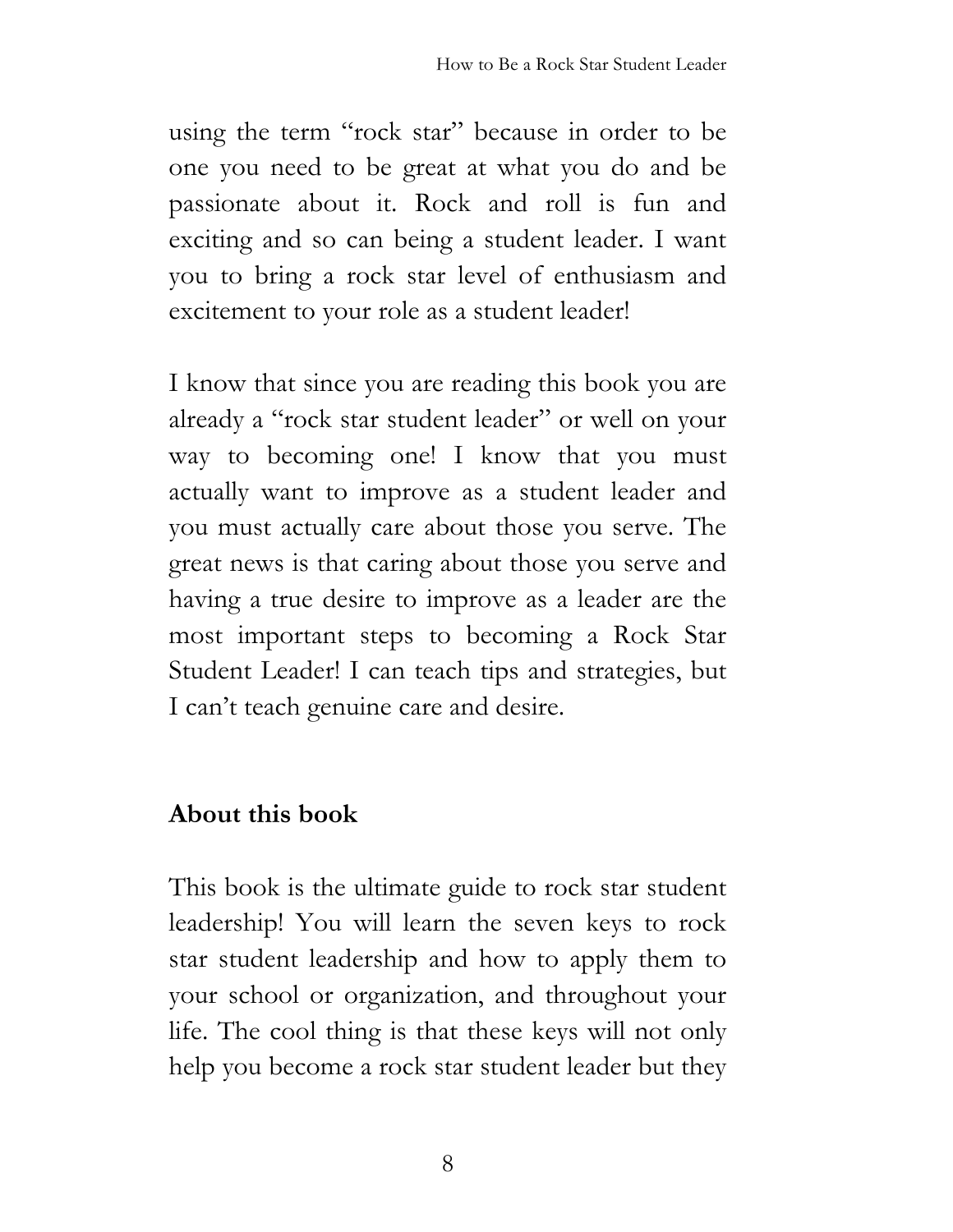will help you live at a rock star level of life. I believe if you want to become a better leader the first place to look is within. When you work to improve yourself as a person you will automatically become a better student leader.

### **How to get the most out of this book**

This book is designed to be used individually or as a group. Either way it has its benefits, but if you are reading it individually the way to get the most out of it is to have a partner who you can discuss the principles of the book with and help keep each other accountable for the action items and new goals you will be making during the course of the book. You can either go through this book as a group or you can take what you learn back to your group. To get the most out of this book don't *just* read it! TAKE ACTION! Throughout this book there are action items, activities, and challenges; make sure you take the time and do them. Growth and change come from action; you get very little out of just reading something. True growth comes from applying what you learn!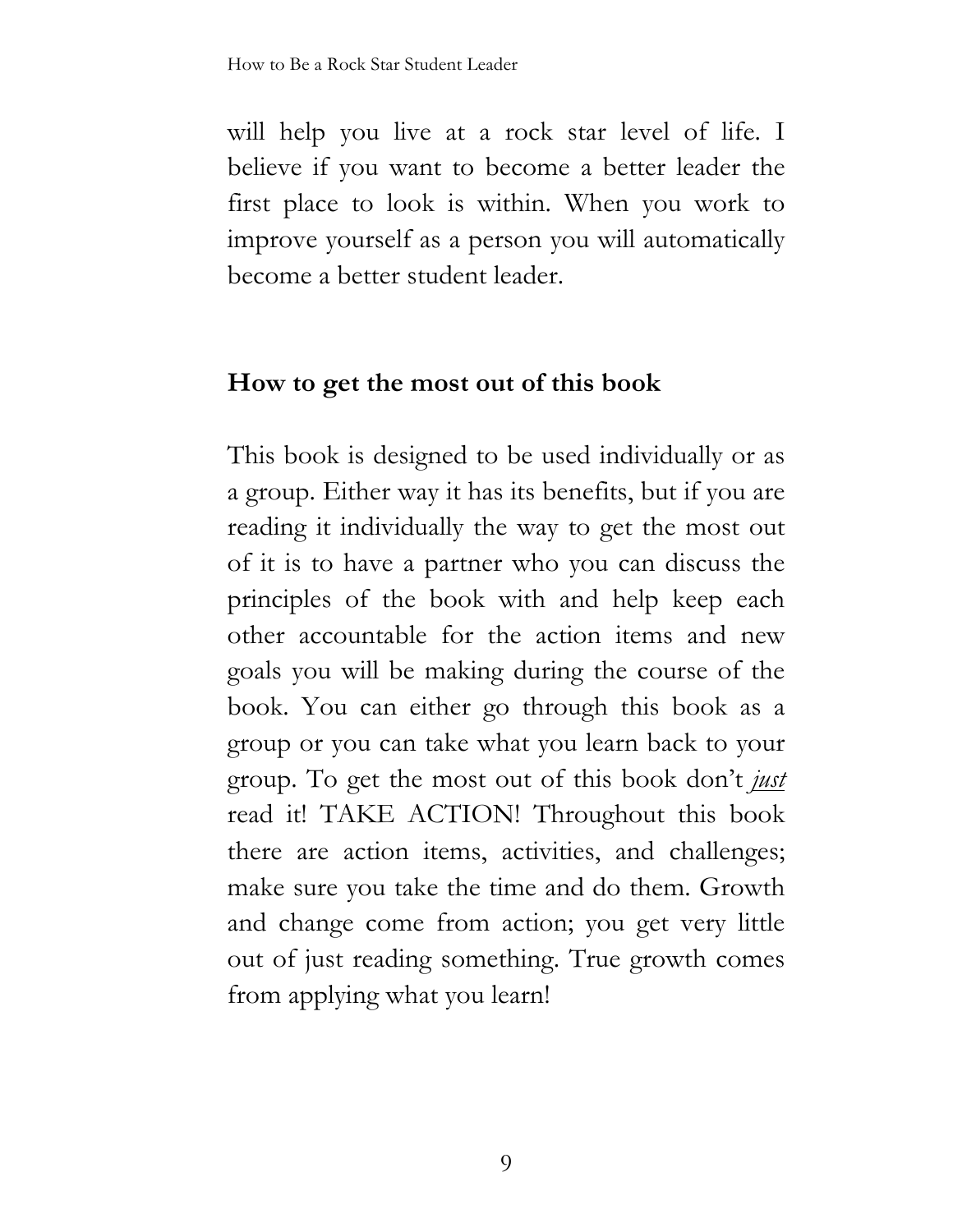I am excited that you have taken the initiative to be the best leader you can be, and I am honored that I am able to be a part of your journey to become a "Rock Star Student Leader!"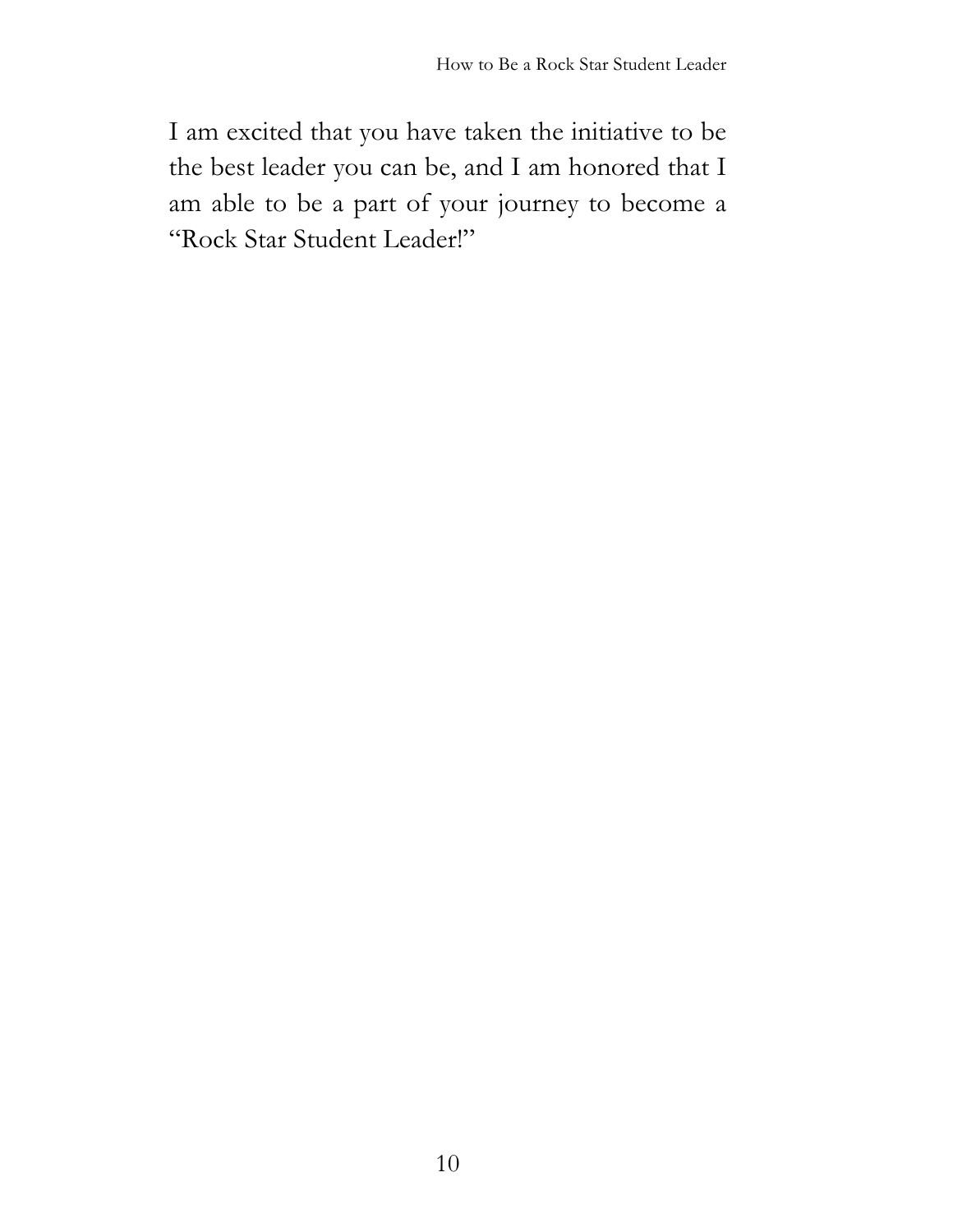# **BELIEVE IN YOURSELF**

*"You are better than you think you are and you can do so much more than you think you can!"*

The first key to Rock Star Student Leadership is: believe in yourself. I'm not sure if you play a musical instrument or if you like to sing but if you do I bet your story is pretty similar to mine.

When I first started out playing guitar I was fourteen years old. I got my first guitar for Christmas and was *so* excited! I played it every minute I was able to. I practiced for hours alone in my room every day. After a few short months I was starting to sound really good. I wasn't a virtuoso but for a kid just starting out I was sounding great!

The only problem was that I only sounded good when I was alone in my room. As soon as I played in front of people I got so nervous and so scared that I forgot everything! I couldn't remember the words or the chords and I just froze. The frustrating thing was that when I was alone I had so much confidence and I could move from chord to chord with ease, but when I saw people looking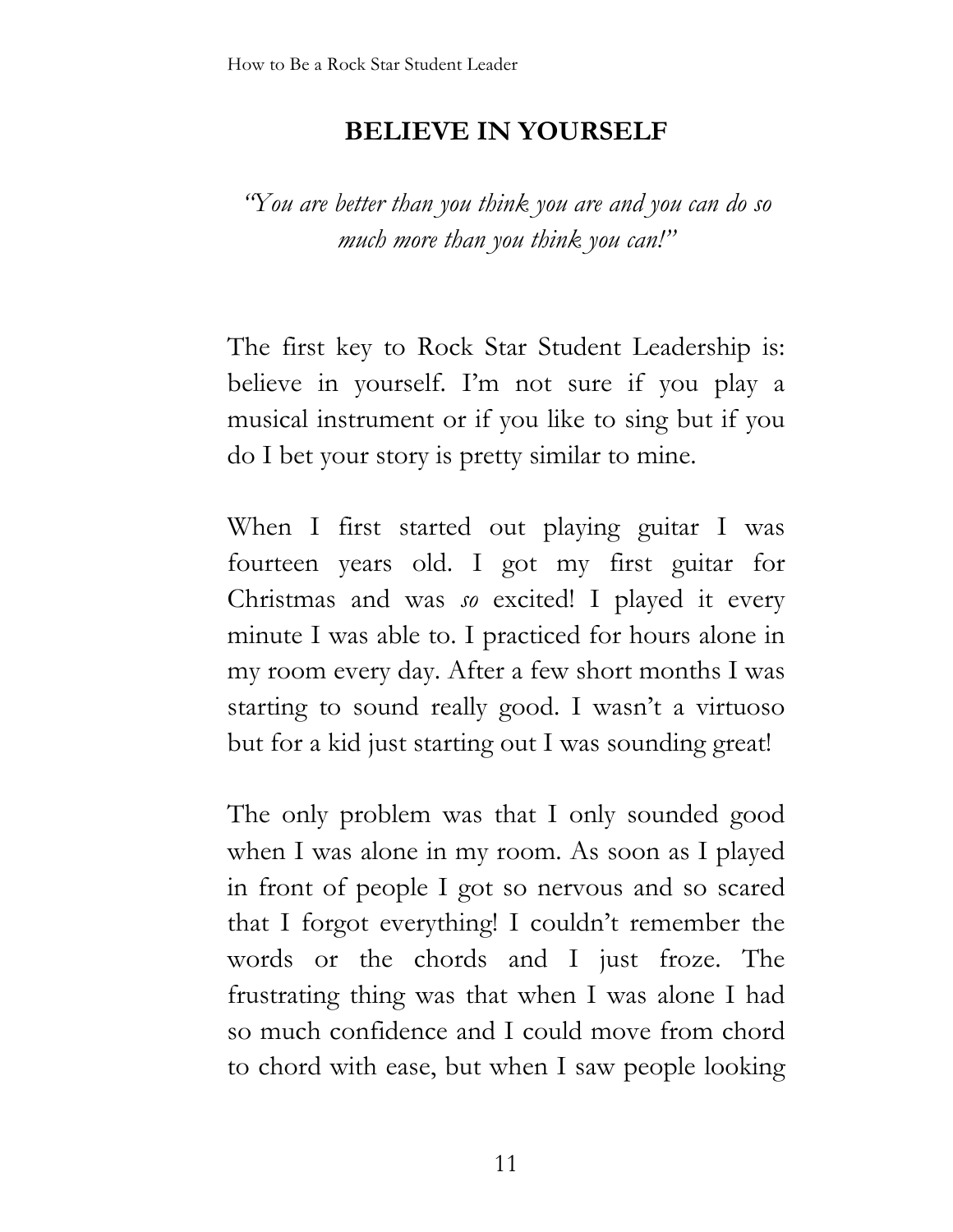back at me I became so self-conscious that all I could think about was what they were thinking.

One of my first performances was a talent show and I got so nervous that in the middle of the song I ran off the stage. I was playing great until halfway through. I started looking at all the faces looking back at me and I started thinking, "What is she thinking about me?" "What is he thinking about me?" "Do they think I sound bad?" "Do they think I look weird?" I got so wrapped up in wondering what other people were thinking about me that I completely forgot I was even on stage! Then, all of the sudden I was snapped back into reality and I realized that I had gotten so distracted with my thoughts and insecurities that I had no idea what was coming next. The song came to a screeching halt and I just stopped in awkward silence. Then I did the only rational thing I could think of. I ran off the stage!

Have you ever been nervous in front of people? I am not just talking about music or some other kind of performance; it could just be giving a presentation in class. Or, trying to find volunteers to help with your next activity. Or, just meeting new people. Why do you think people get nervous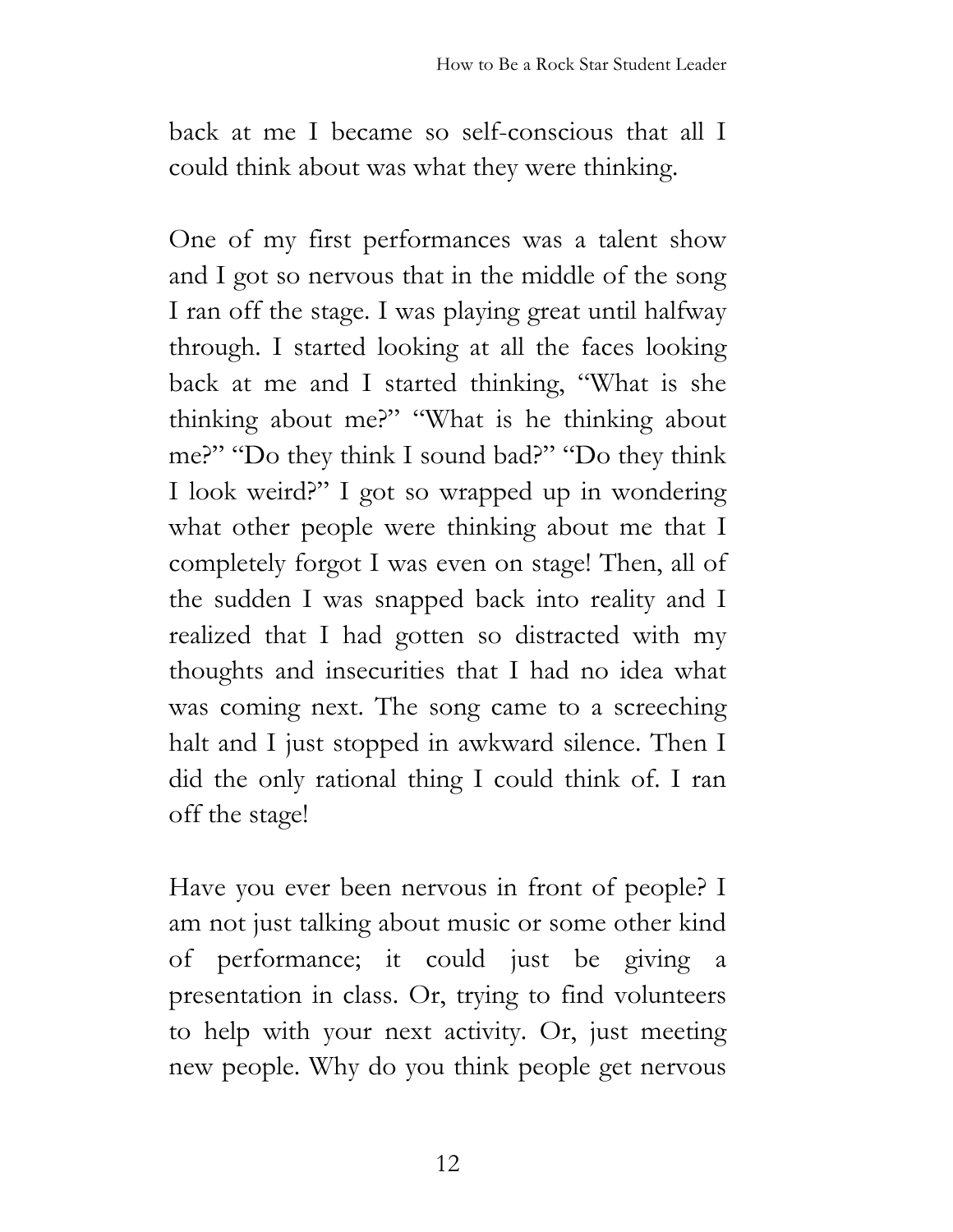in front of others? Write down three reasons you get nervous in front of others.

1. 2. 3.

When you are nervous in front of others, what are you afraid of? Write down three things you are afraid of when you are nervous in front of others.

1.

2.

3.

Discuss your answers with a partner.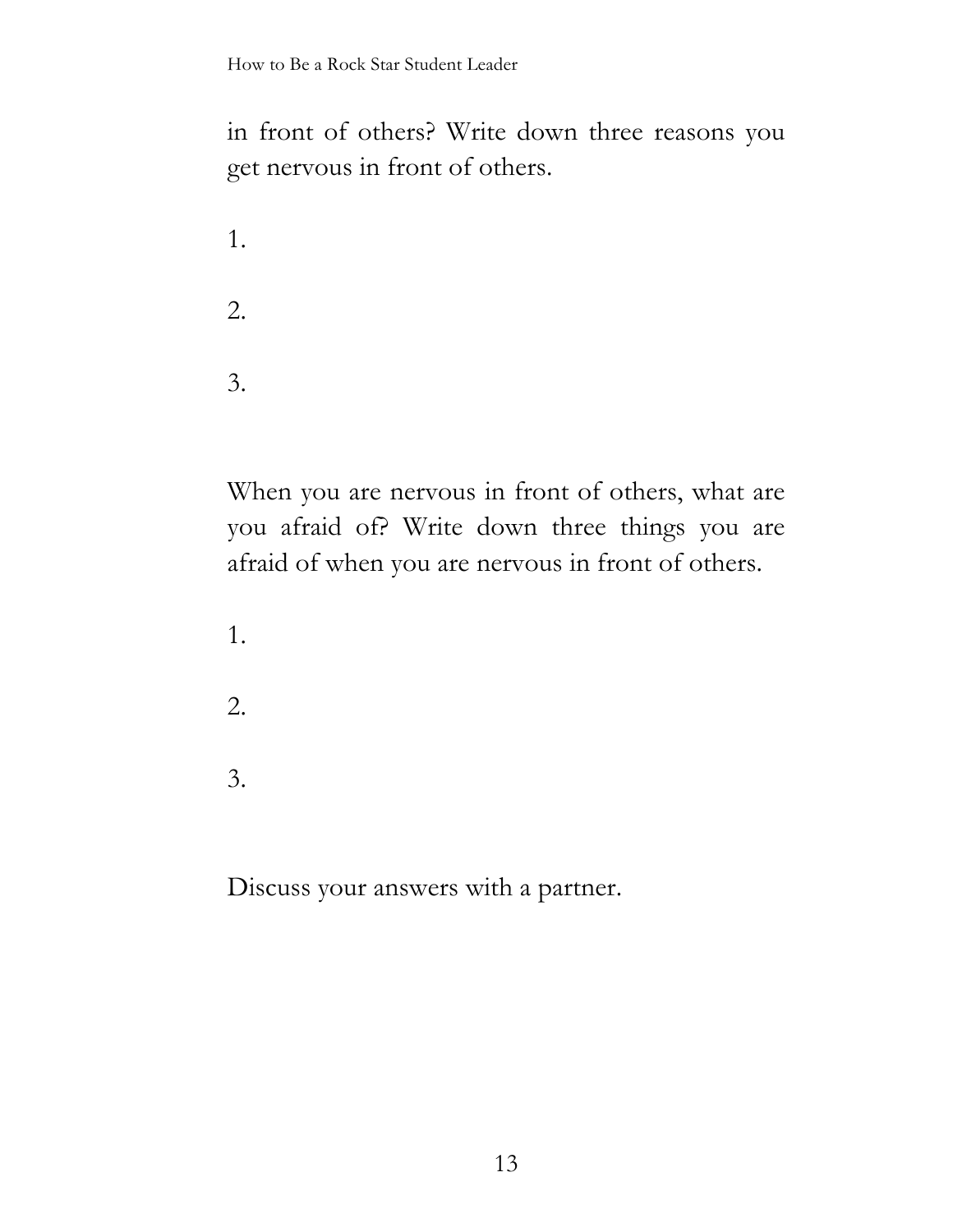I was afraid that people would judge me if I didn't sound good. I was afraid that people might laugh at me or make fun of me. Ultimately, I was afraid that people would reject me. I had worked so hard at playing guitar and singing, and I was afraid that if they didn't like it they would be rejecting me personally.

One day while I was playing guitar alone in my room I started to think that this was ridiculous! I realized that there was nothing different about playing in front of people; it was just the thoughts inside my head that were holding me back. I had been playing for more than a year and I wanted to share it with others. I realized that if I wanted to be able to play in front of others I needed to forget about what people were thinking and just do my best. I decided that as long as I was playing as well as I did when I was alone I would be satisfied with myself. When I did that I began to actually play up to my potential!

I was so excited. I was finally able to play in front of others. It became my favorite thing to do. As I performed more often my fears disappeared until finally I wasn't faking it anymore; I actually had confidence when I was on stage because I believed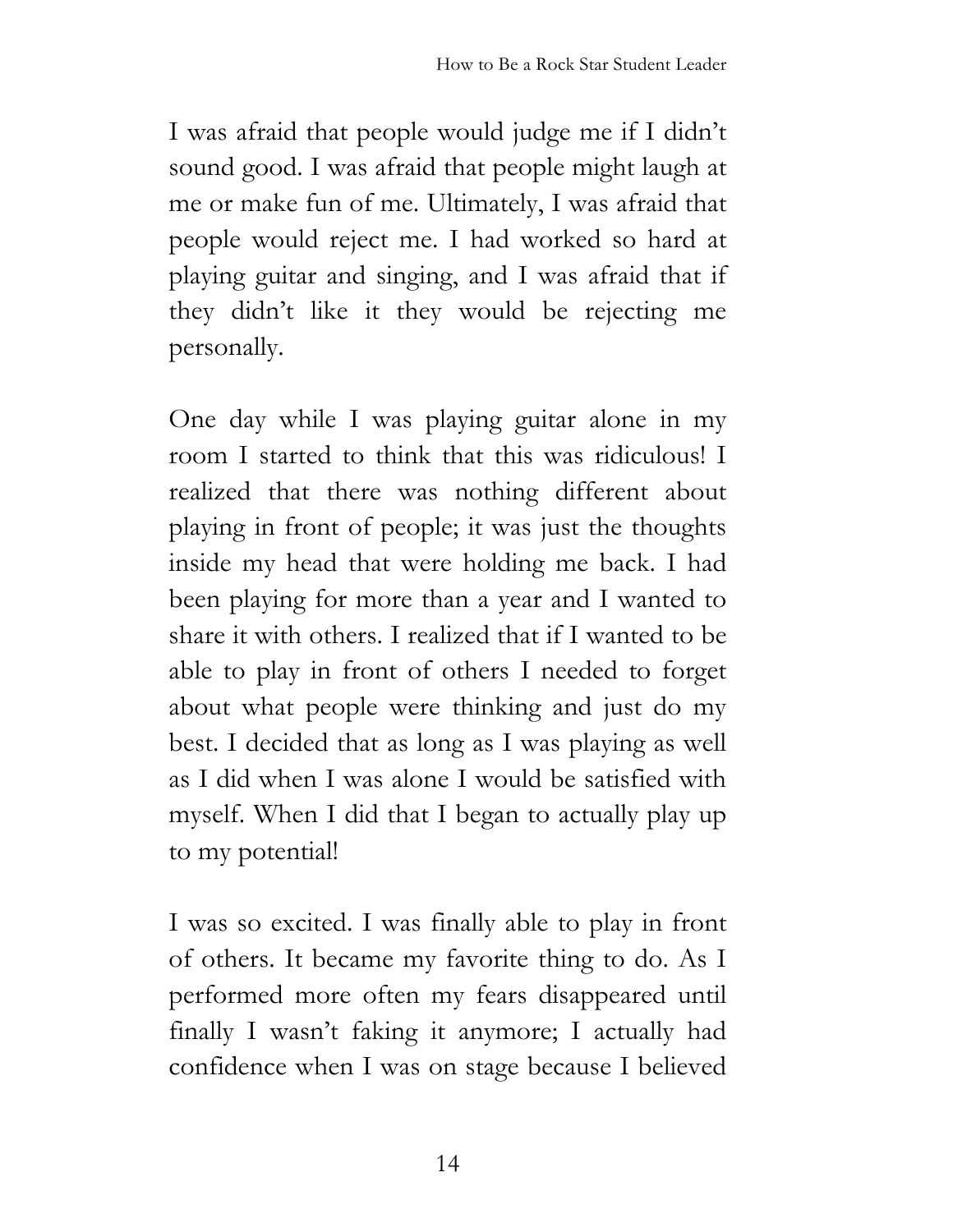How to Be a Rock Star Student Leader

in myself, and knew that I could do great in any circumstance!

This isn't just about music or performance; this is about every aspect of your life. We get so nervous and worked up about what other people think about us that we don't live up to our true potential. We start to worry what others will think about us if we try out for that team and don't make it, or if we try out for that play and don't make it. What are they going to think about me if I stand up for what I know is right, or what if I sit with the student that is sitting by themselves at lunch? Your potential is greatness and the first step to reaching your potential is to let go of the fears that are holding you back.

When I was in high school I had a choir teacher that said something that has always stuck with me. He said: "Every kid can sing until someone comes around and tells them they can't." What he was saying is that we are all born believing in ourselves and then somewhere along the way we stop because we start listening to the lies and the putdowns of others. I call them lies because when someone puts you down they are really saying, "I don't feel very good about myself so I am going to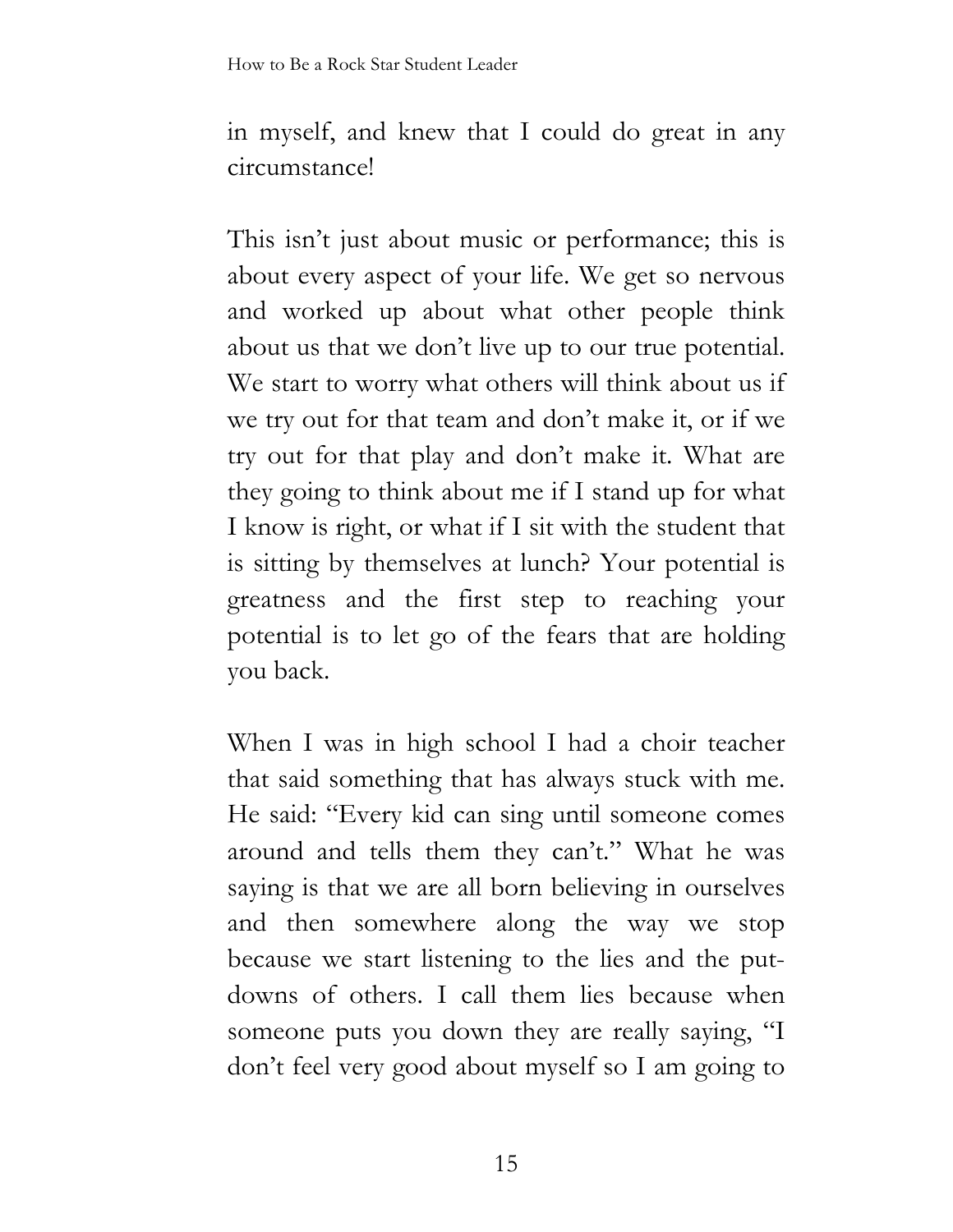bring you down to make myself feel better." Or when someone tells you that you can't do something what they are really saying is, "I wasn't able to succeed so if you succeed what does that say about me?" There will always be someone out there who wants to put you down or hold you back, but remember that has nothing to do with you and everything to do with them. There is no reason to listen to these voices! Listen to the people that lift you up and forget about the others.

Everyone has something that holds them back, whether it was an experience, something someone said or even something you said to yourself. Let go of whatever it is that is holding you back and believe in yourself because you are truly amazing! Your potential is absolute greatness! You are better than you think you are and you can do so much more than you think you can!

If you want to be a rock star student leader you need to lead with confidence. People want to follow someone that believes in what they are saying. People want to follow someone that believes in themselves. I did a survey of student leaders and advisors from all over the country and asked them what their number one challenge was.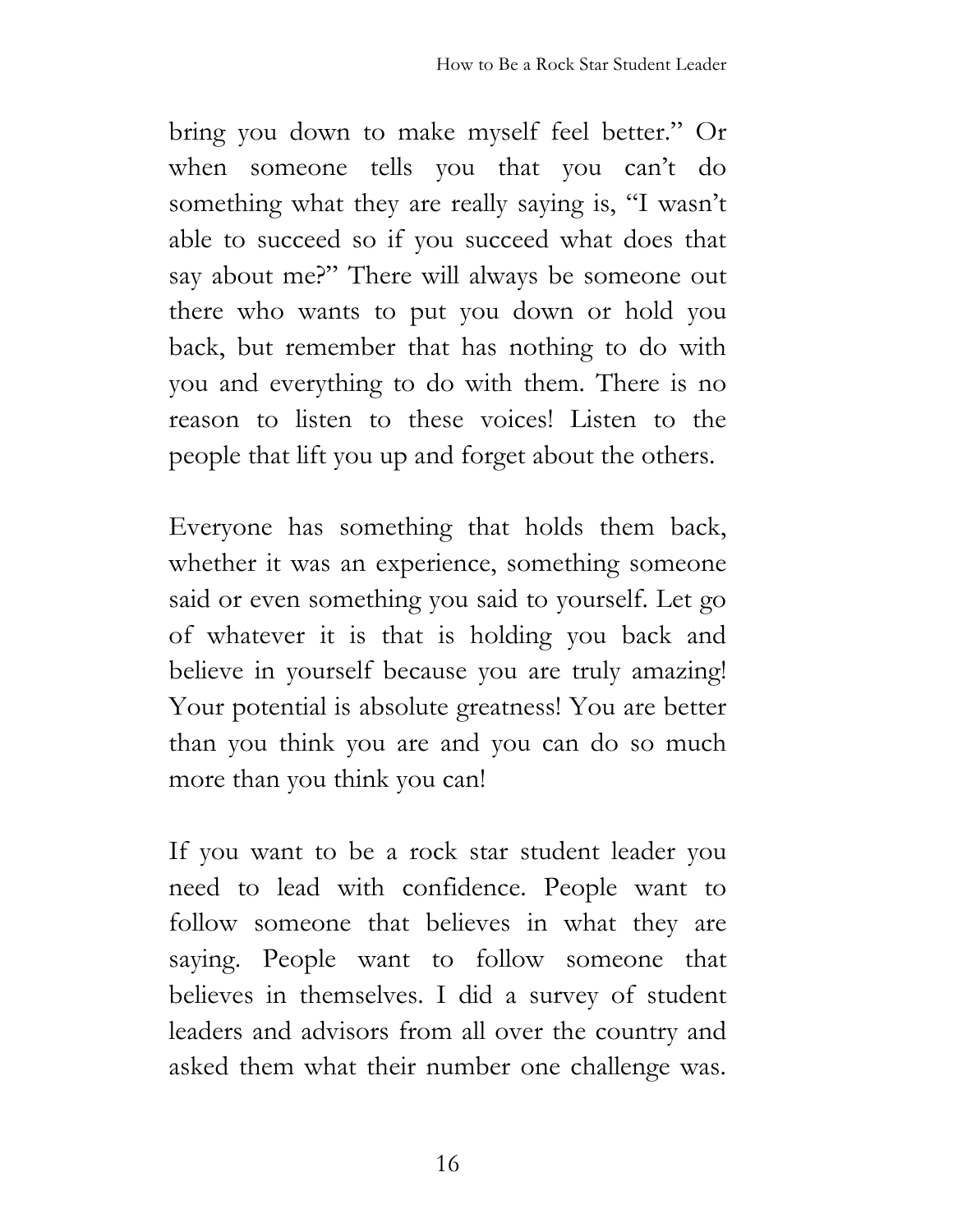The top response was student participation and involvement. This one key will help you with that student involvement more than anything else.

One thing I have learned in my years as a performer is that no one cares if you mess up as long as you are confident about it! At first I was so worried that if I messed up people would laugh at me and judge me but the truth is that most of the time they don't even notice. If I am being totally transparent I mess up almost every performance but no one even knows because I just keep going with confidence as if I didn't trip up at all. People only notice when you stop in the middle and start apologize for messing up. If you move forward with confidence no one even knows. Occasionally I will make a big mistake and people will definitely notice, but as long as you approach it with confidence no one cares. In fact, it can create some of the best moments on stage. One time I tripped over a microphone stand in front of 750 teenagers and fell flat on my butt! If I acted embarrassed and turned red people would have laughed at me and it would have killed the performance. But when I fell I actually laughed out loud at what just happened and then I got up and made a stream of jokes it. Everyone was laughing and it was a great moment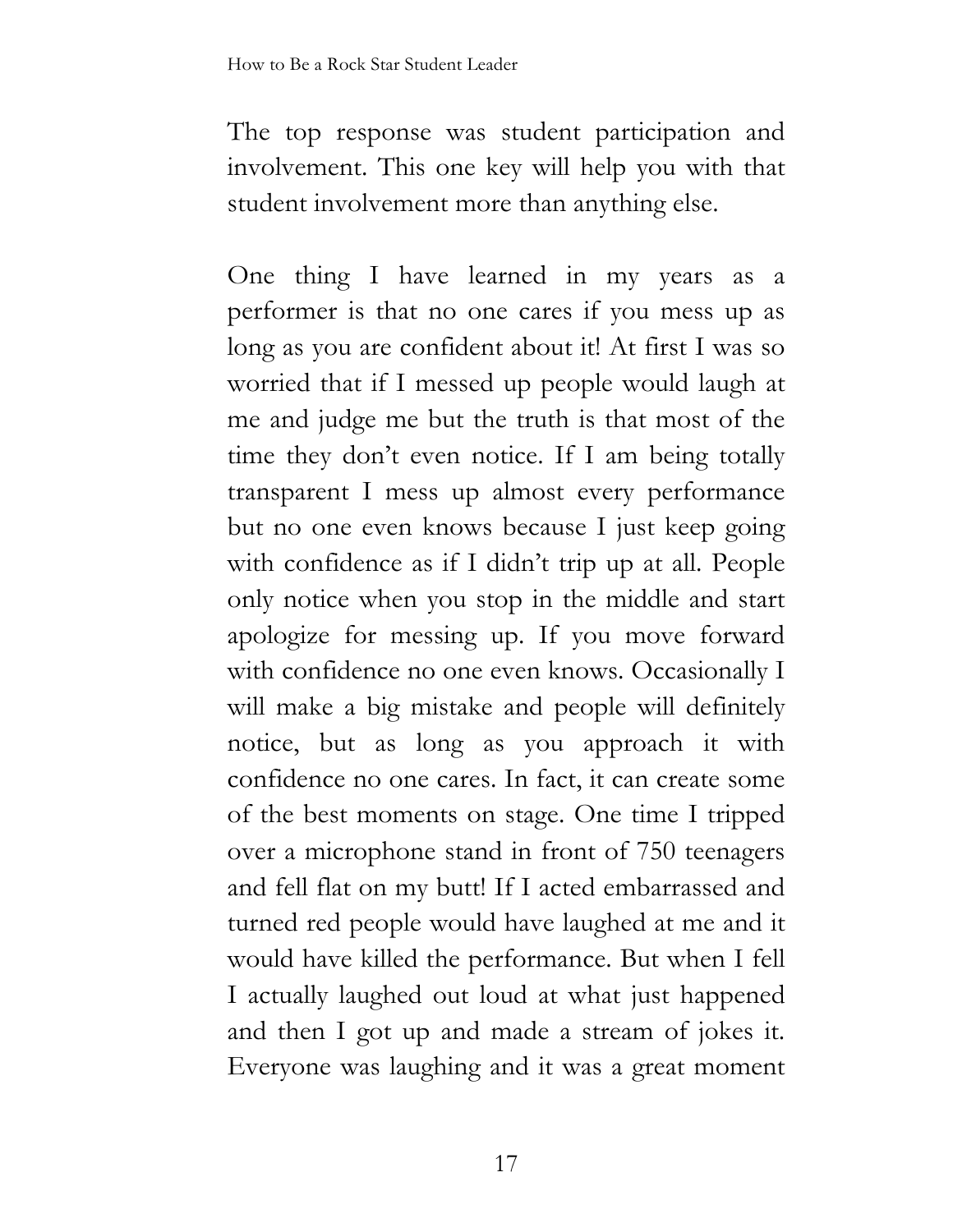in my performance. There were several students that came up to me afterwards and asked me if I planned it just so I could tell those jokes. Of course I didn't plan it, but I handled it with confidence so no one cared.

If you are asked to tell the school about an upcoming activity during an assembly and you go up there in a shy manner very few students will want to listen to you, let alone come to your activity. But if you go out there with confidence and tell the school in an upbeat and excited manner that there is an awesome activity that they should attend, they will want to listen and it will be much easier to get your fellow students involved. Enthusiasm is contagious! Be enthusiastic and people will want to follow you.

Learning to believe in yourself will serve you in everything you do for the rest of your life. Believing in yourself is the first step to becoming a rock star student leader. Trust yourself and remember that you are better than you think you are. You can do so much more than you think you can!

18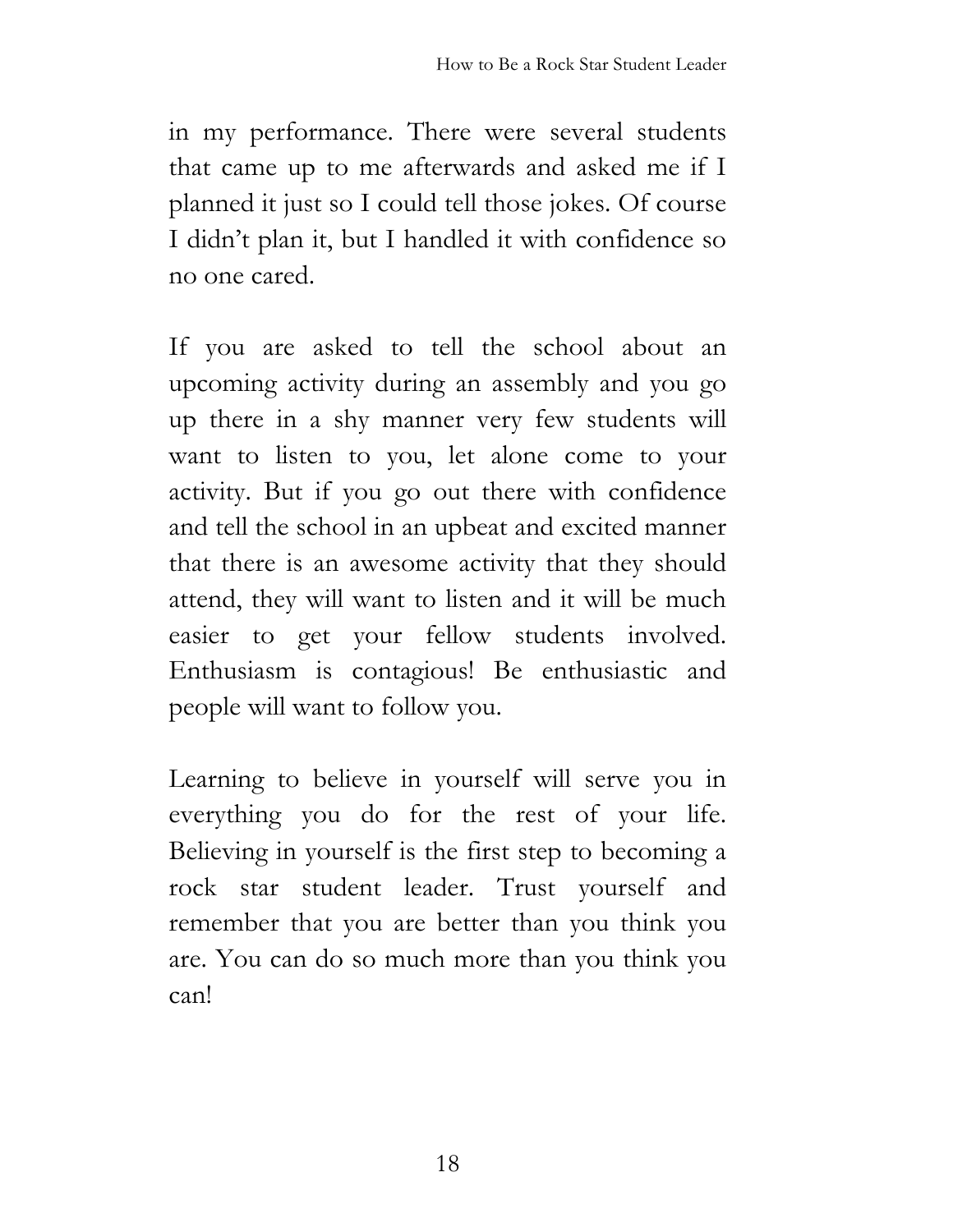# **BE YOURSELF**

# *"There are seven billion people in the world, but there is only one you."*

The second key to Rock Star Student Leadership is to BE YOURSELF! Think about your favorite band. They are not your favorite band because they sound the same as everyone else; they are your favorite band because they have something different or unique about them that connects with you and moves you! It is the same thing with you being a student leader; it's the things that make you different that will help.

Whether you know it or not, you are a completely unique individual and the things that make you unique are the things that make you so valuable! There are seven billion people in the world but there is only one you! There is no one else that is exactly like you. You are a true original! So, be happy with the things that make you different, celebrate the things that make you different, and be the original that you were born to be!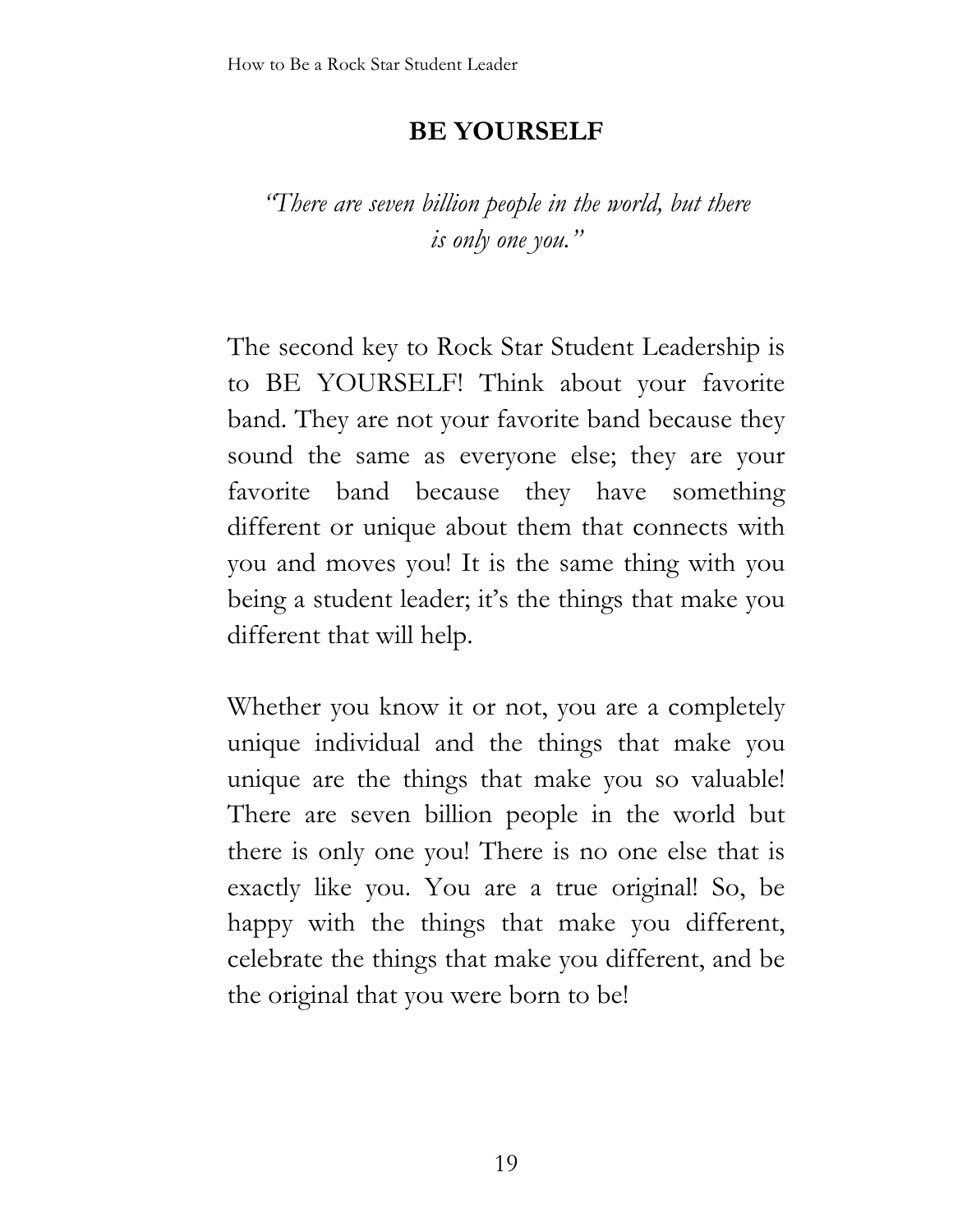I know that maybe you don't like the things that make you different. Maybe you think they make you weird or nerdy or awkward. I get that; I have been there before, but the things that make you unique are the things that make you an original. And last time I checked an original is worth a lot more than a copy. Don't be a copy; be the original you were born to be!

Early on in Jackie Chan's career he was asked what it was like to be the next Bruce Lee. He said, "I never wanted to be the next Bruce Lee. I just wanted to be the first Jackie Chan." Don't be a copy of someone else when you can be the one and only you, even if that person is a great role model. You can learn from them but don't try to be them. Just be the very best version of you.

In December of 2007 my grandpa died from cancer. He was an amazing man and I really loved and looked up to him. After his funeral many people came up to me and my family and told us how much of an impact he had on their lives. They told me things like: "Your grandpa helped me get through a really tough time in my life," and, "I don't know where I would be if it wasn't for your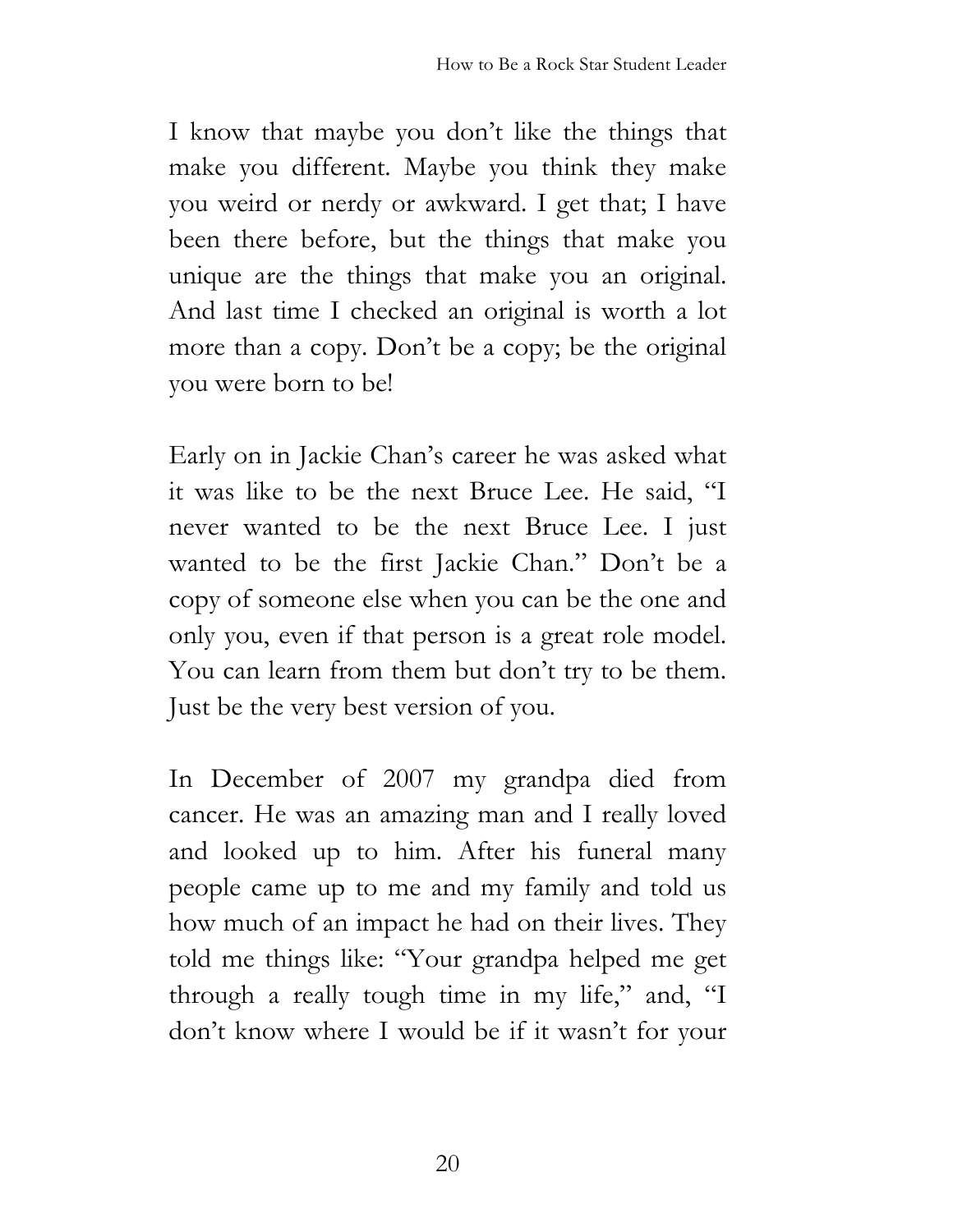How to Be a Rock Star Student Leader

grandpa." One person said, "Your grandpa literally saved my life."

After the funeral I started to rethink my future and career choices. At that time I was going to college and working as a musician with lofty dreams in the music industry but when I heard what these people said about him I decided to change my path. I wanted to have the same kind of impact he had on people's lives. My grandpa spent his career as a psychiatrist doing therapy and counseling with children and families. I decided I was going to do something similar and change my major to psychology, and then get a Masters in counseling and become a family counselor. I started down that path and quickly realized it was not for me. At first I was distraught because I thought I wanted to follow in his footsteps. But then I started talking to my family and other people that knew him best and asked them what it was that made my grandpa such an amazing person.

After hearing everyone's stories I realized that it wasn't his career that made him great; it was who he was. I realized that who you are is a lot more important than what you are. He used all of his skills and talents to make a positive impact in the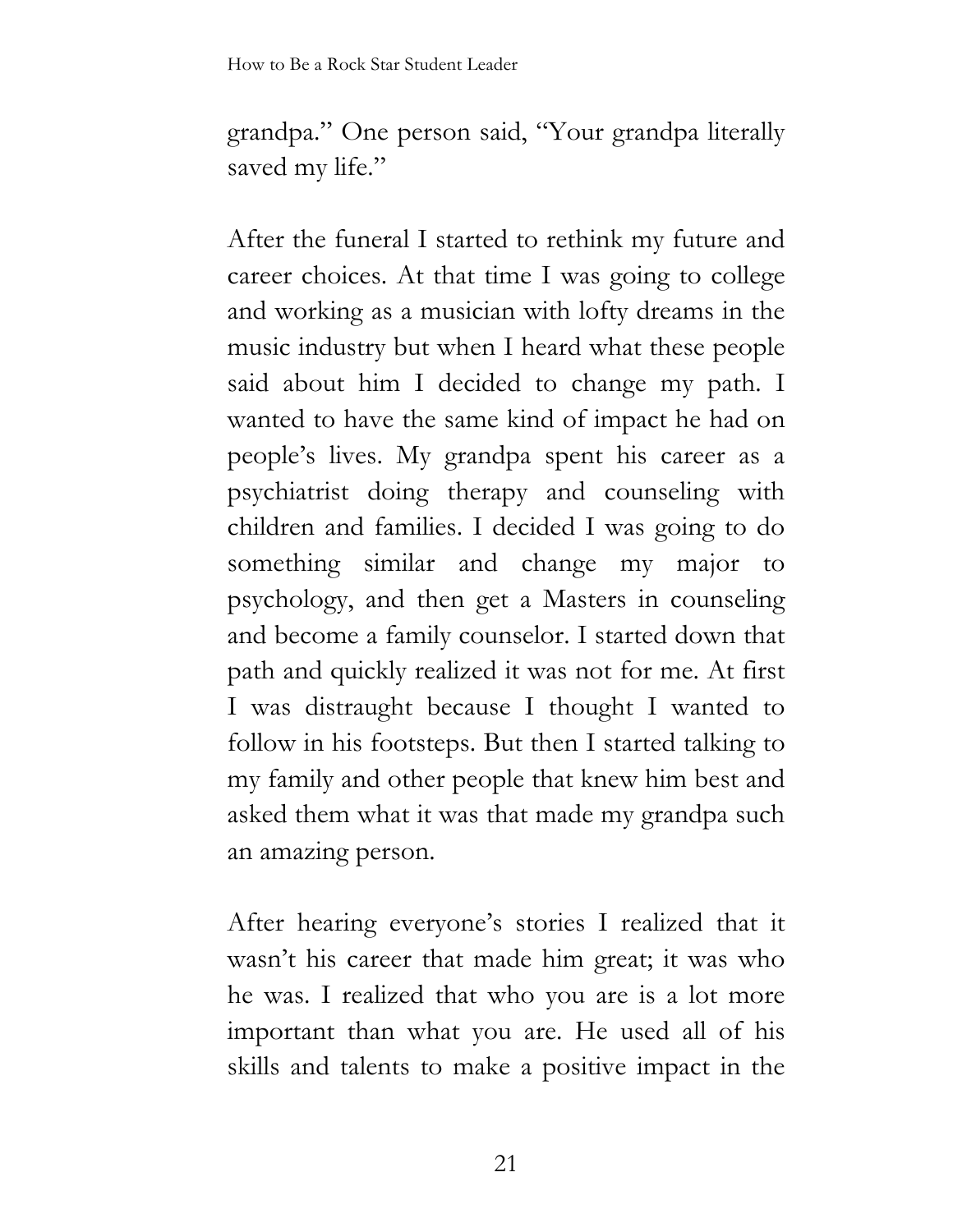world around him. Becoming a counselor didn't feel right for me because I was trying to be someone else rather than the best me I could be. I decided I would learn from him but make it my own. I decided I wanted to be the type of person that used all of my skills and talents to promote a positive message and make the world around me a better place. I realized that when I was trying to be him I was hiding the things that made me unique and original. It was at that time I decided I would dedicate my skills in music and public speaking to promote positivity and making the world a better place.

Don't try to be someone other than yourself. If you try to be someone else you are taking away from the things that make you an original. Be an original, not a copy. Dr. Seuss said it best: "Today you are You, that is truer than true. There is no one alive who is Youer than You."

In your role as a student leader it is extremely important that you be yourself. Everyone has different skills and talents, and everyone has something different to bring to the table. The

22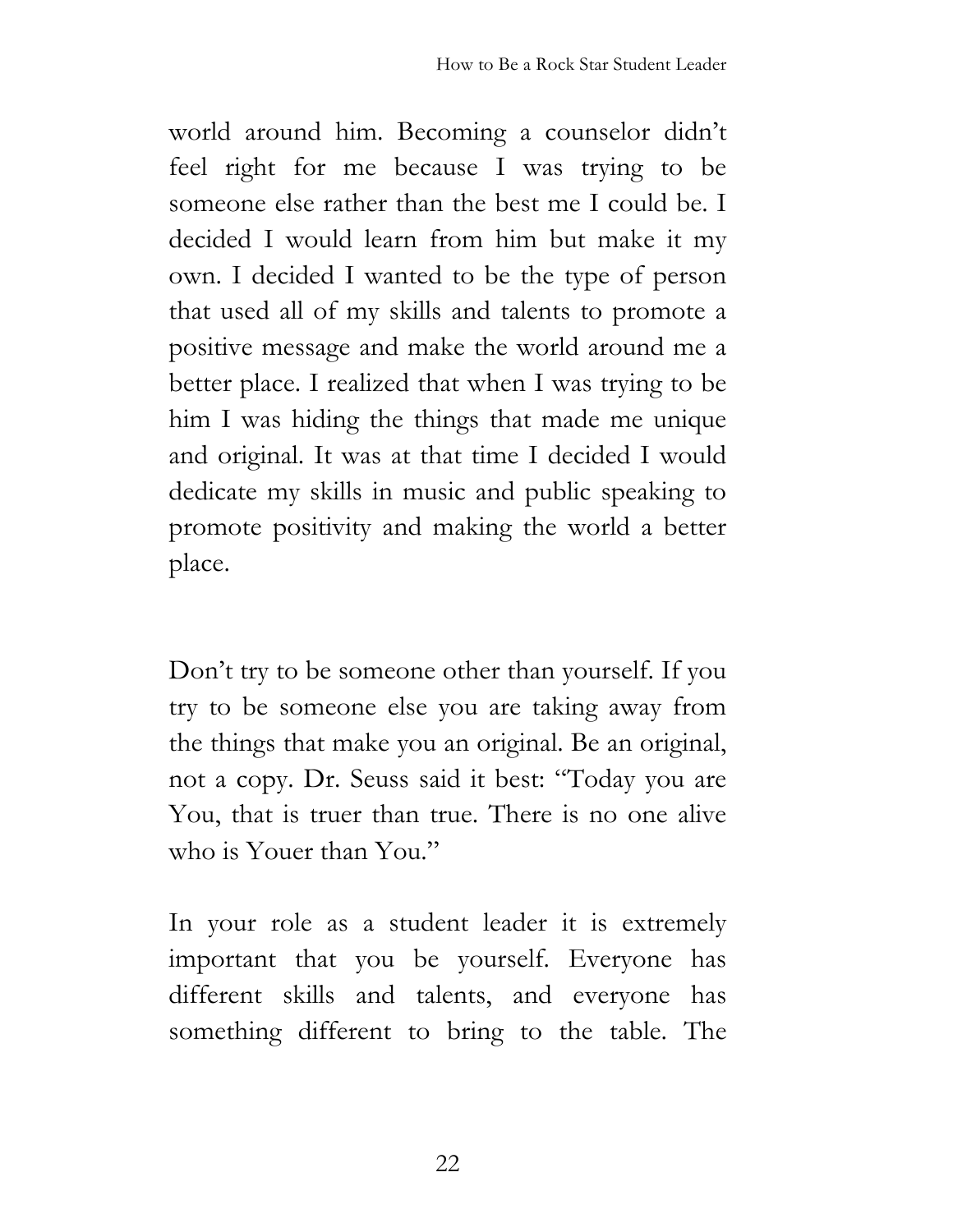unique things that you bring will be the things that will make you valuable to your leadership group.

I guarantee there is someone you lead that you can connect with because of one of your unique talents or interests. I know there is something unique about you that you can use in a way that will help you in your role as a student leader. For you, maybe it's a talent in music or art or communication, or maybe it is a talent for organization, or maybe you are good with numbers. Or maybe you are a genuine, kind person that is great at building relationships. Everybody has something different they can bring to the table. You may already know your unique talents and abilities, but maybe you haven't discovered them yet. If you already know your talents and skills work to develop them and make them even stronger. If you haven't figured them out yet, that is okay! Sometimes it takes people a long time to figure this out. Either way, what is most important is that you be you! Be true and authentic to who you are and be the best version of you. Be yourself because everyone else is already taken.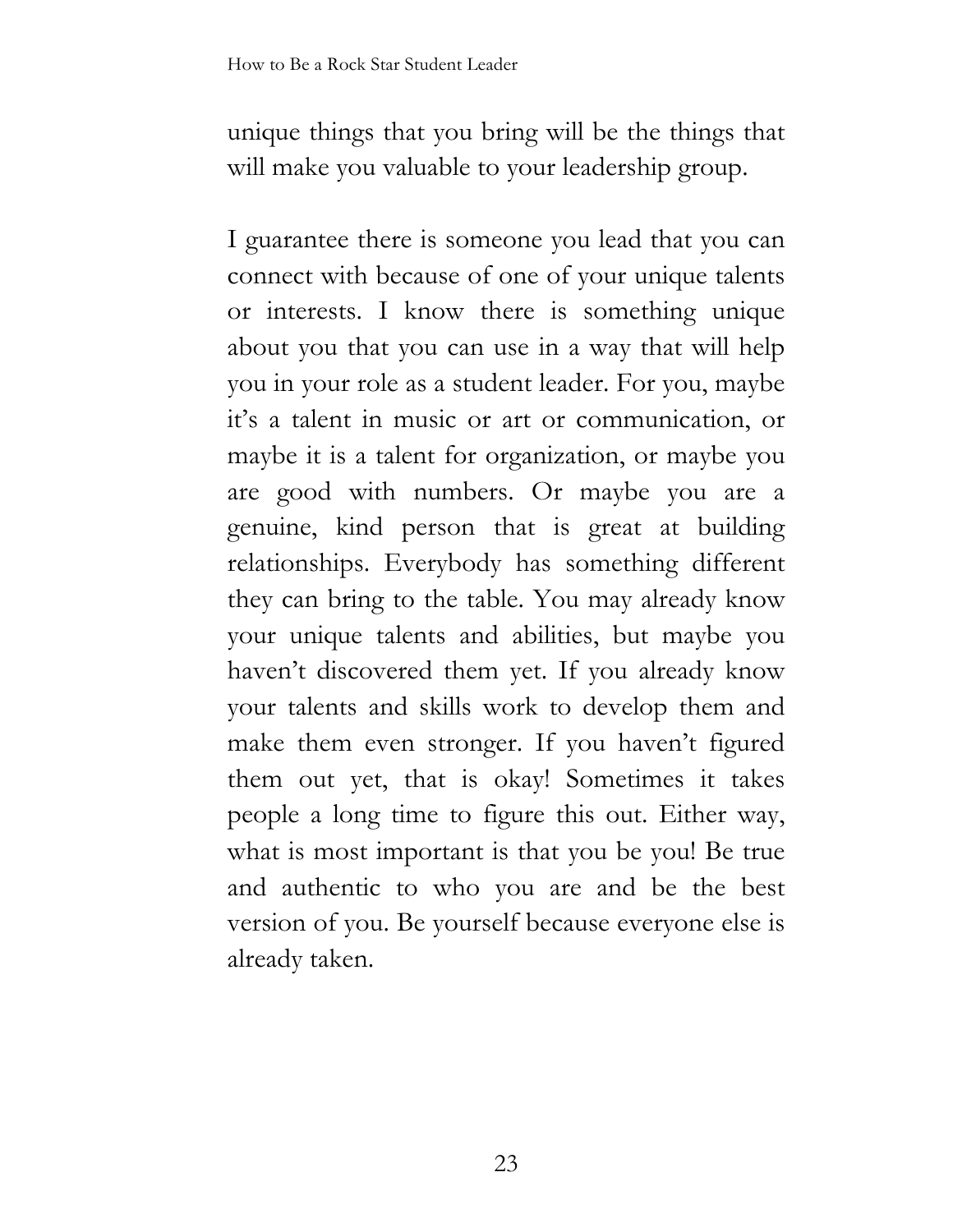# Exercise:

Write down 3 things you are interested in:

| 1. |  |  |  |
|----|--|--|--|
| 2. |  |  |  |
| 3. |  |  |  |

Write down 3 things you are good at:

1. 2. 3.

Write down 3 unique experiences you have had:

1. 2. 3.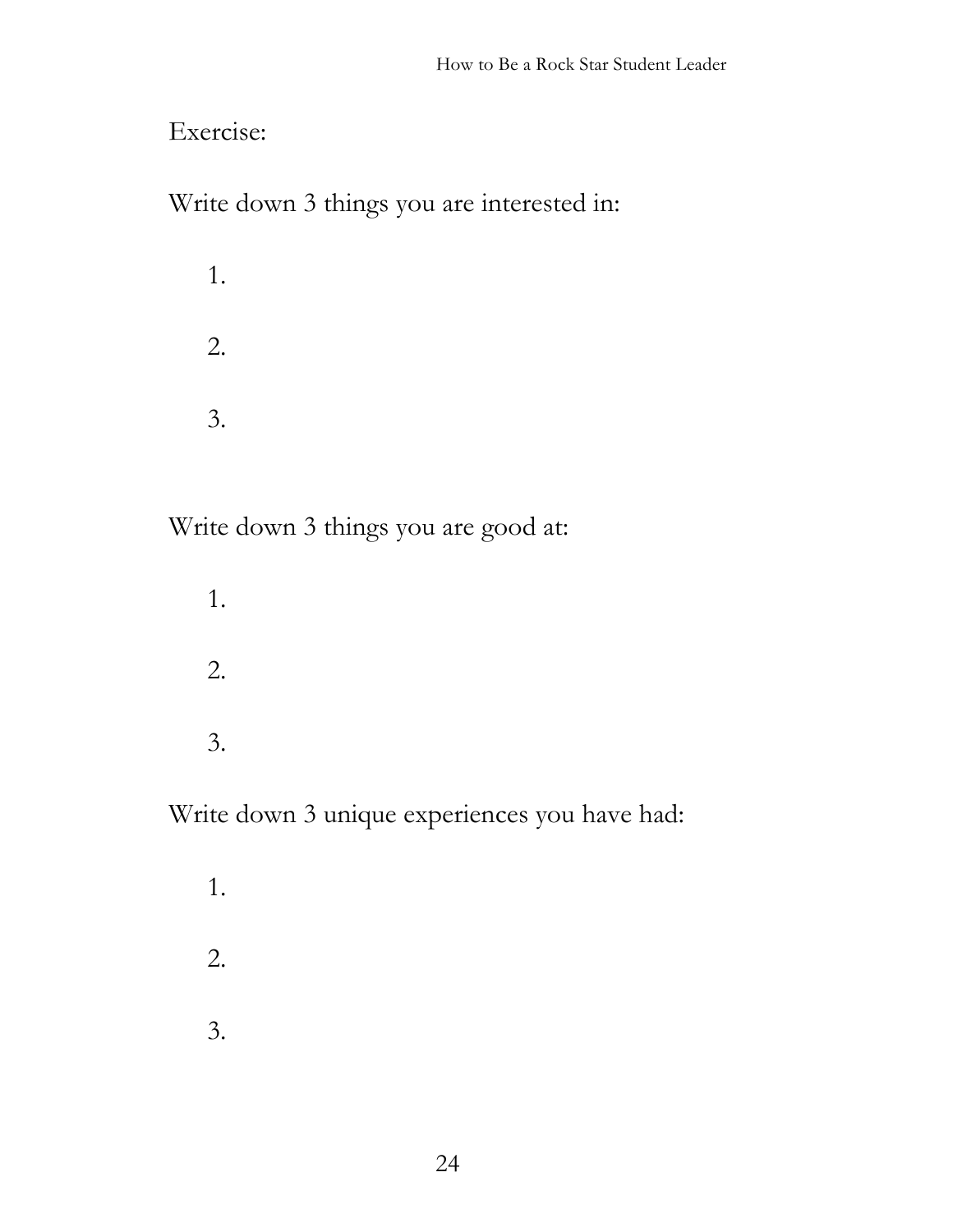Write down how you can use your unique skills, talents, interests and experiences to help you in your work as a student leader: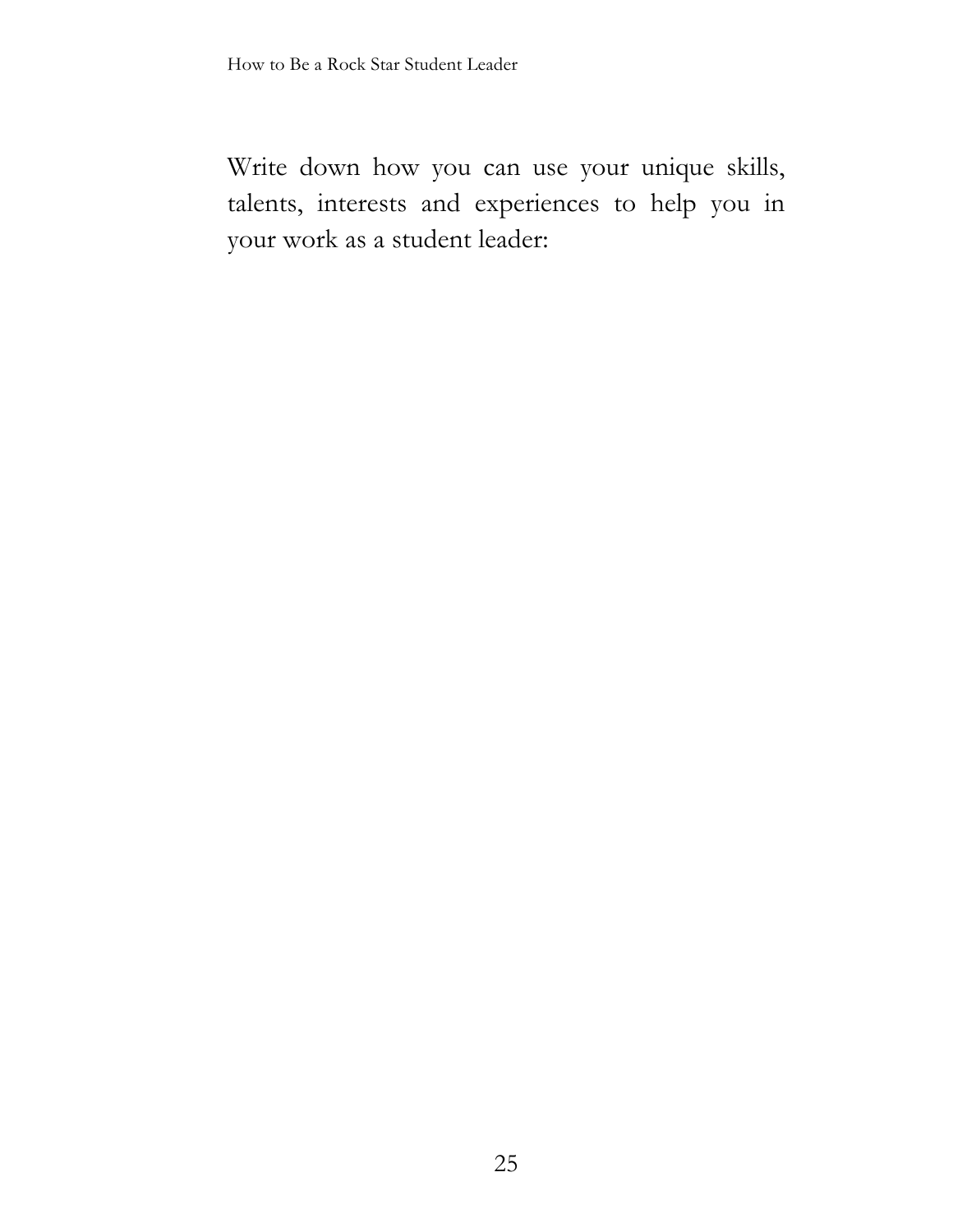# **LEARN FROM OTHERS**

The third key to Rock Star Student Leadership is to learn from others. It is extremely important to be yourself but that does not mean that you can't learn from others. You should learn everything you can from other people and then make it your own.

When somebody learns to play guitar they learn from someone who already knows how to. A lot of guitar players will say that they didn't learn from anyone and that they are self-taught. All that really means is that they didn't have formal lessons, but I know that they did learn from other people. They probably watched other guitar players, went online and watched video tutorials or got books about how to play guitar. In some way, shape or form, they learned from other people.

I have actually met a few people that were truly self-taught, meaning they just messed around on guitar until they liked the way it sounded. But two things happened. One, it took them an extremely long time to learn the basics. It took them a whole year to get where they could have been in a few short weeks. Two, they have bad habits on guitar.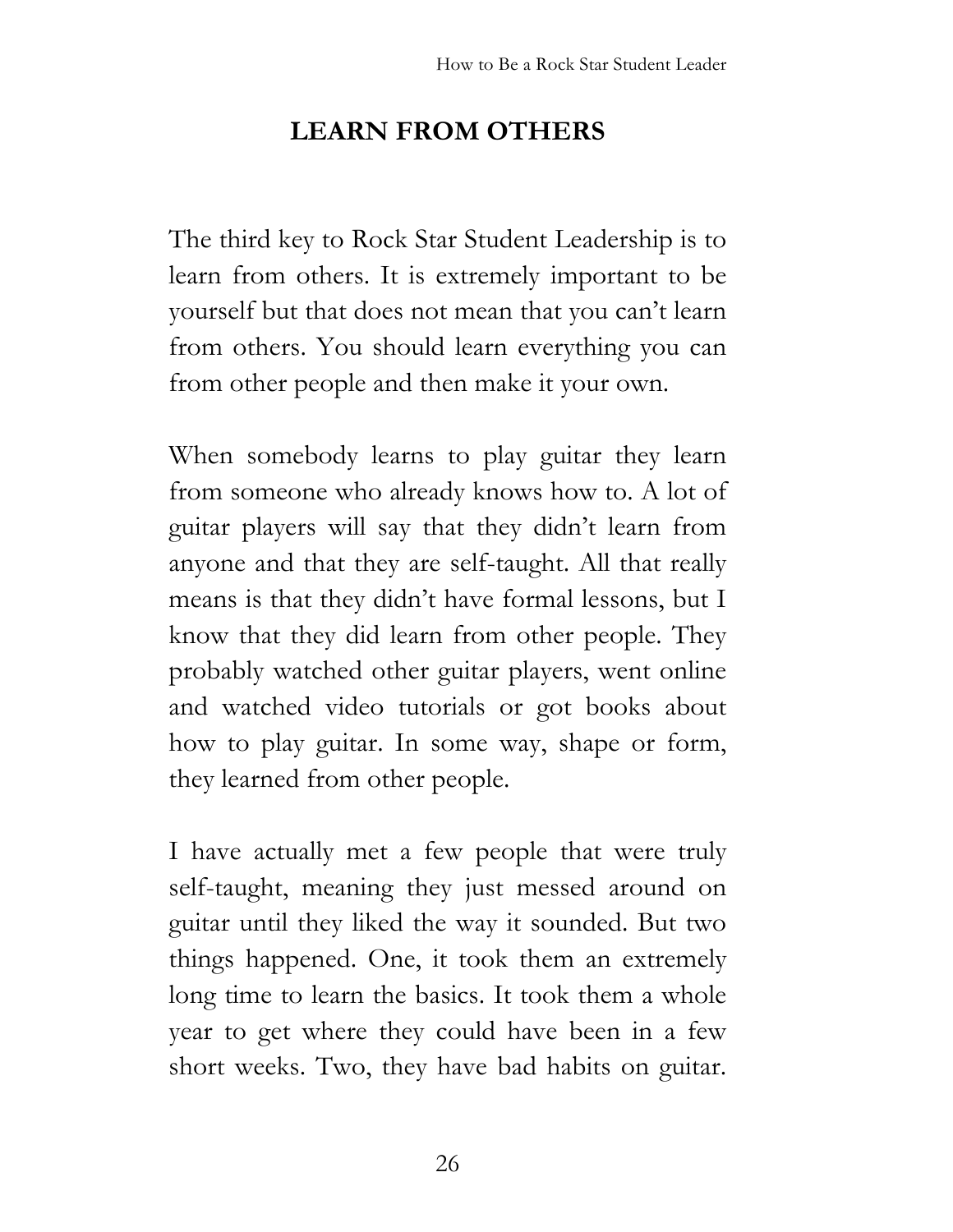Their technique is poor because they made it up along the way and they can't unlearn their bad habits so it takes them a lot longer to learn new material. If they just learned the basics from someone that had been there before it would have been a whole lot easier for them.

The best guitar players learn all they can from the greats and then make it their own. They add their own unique style or sound to make something that sounds totally new. Jimi Hendrix is a great example of someone that learned from others and made it his own. His sound was blues that he had learned from the great blues players, plus his own flare. He took what he learned and added something totally new.

This is what the best in any career or subject do. They learn everything they can from those who have been there before them and make it their own by adding their own unique style, sound or twists. The same principle should be applied to student leadership. Learn from others and then make it your own.

As a student leader you should be learning from three different groups of people. The first group is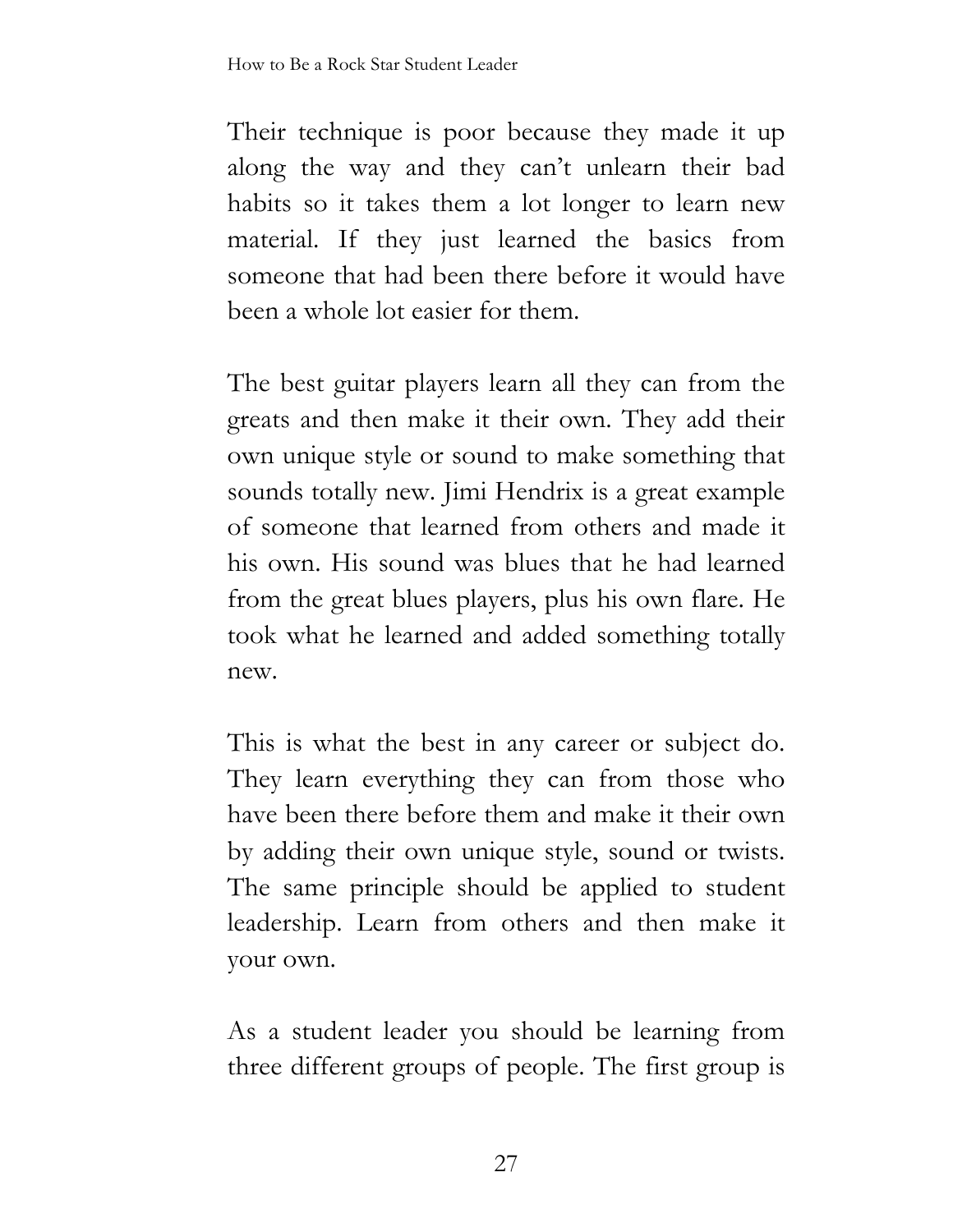your mentors. This includes your teachers, advisors, coaches, parents and upperclassmen that have been there before. This group is an extremely valuable resource for you. They've already done it so you can learn from their successes and failures.

The second group is your peers. This would include your fellow student leaders, and student leaders at other schools or organizations. Just because they are your peers doesn't mean you can't learn anything from them. This can be an extremely valuable group as well. In your leadership group you can learn from each other since you all come from different backgrounds and have different skills, talents, interests and experiences to bring to the table. When you are at a conference with student leaders from outside of your group you should take some time to meet these other student leaders and see what you can learn from them. They may be doing something that you had never thought of that could solve one of the problems you are working on.

The third group is often forgotten. It is the people you serve. Most student leaders learn from their mentors and a lot of them learn from their peers but most forget about those they serve. One of the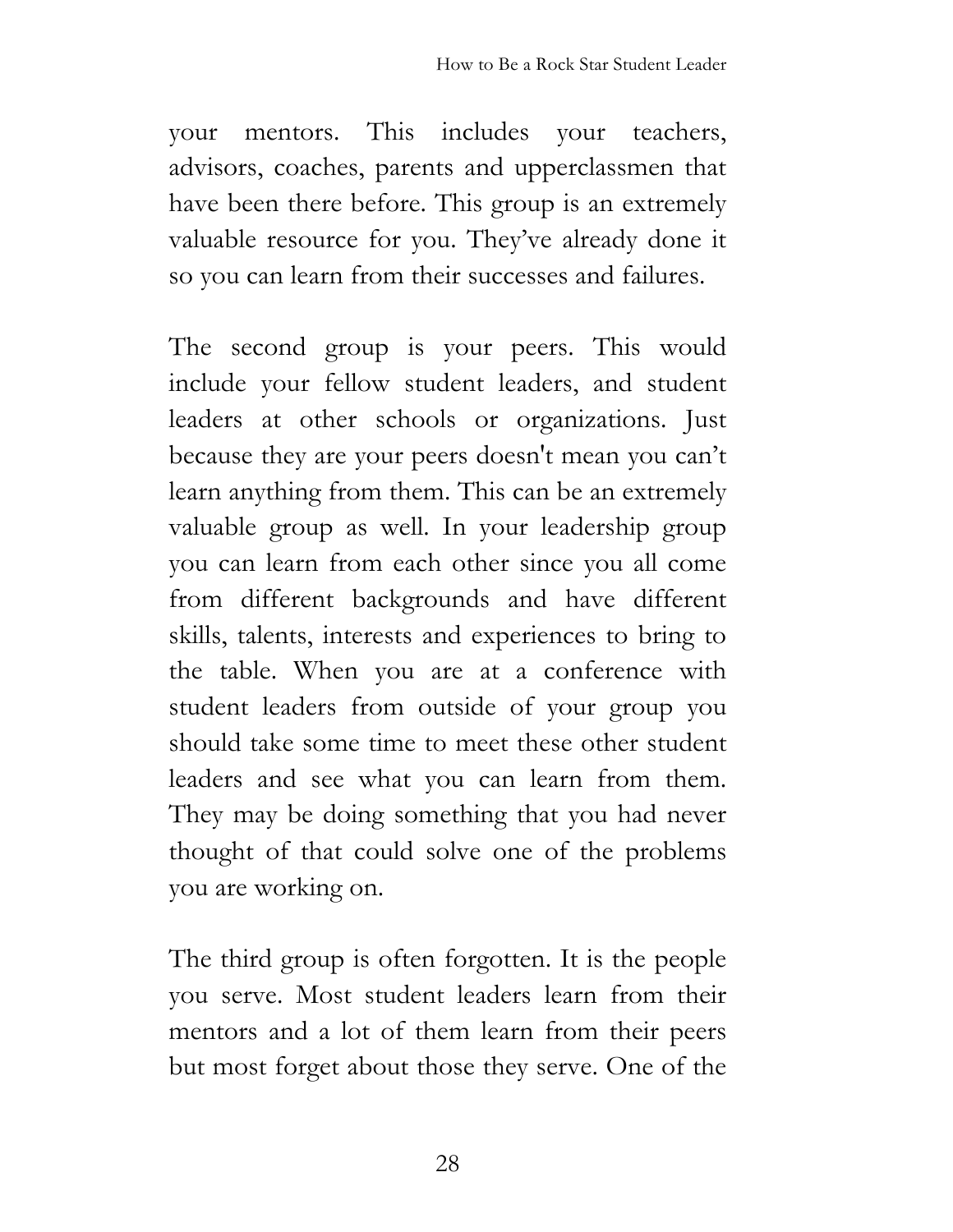best things you can do to put on a successful event is to ask the people the event is for what they want. Listen to what they say and then make it happen. If you know what they want and give it to them then involvement won't be a problem. The best leaders represent the people they serve, and there is no way to represent those you serve if you don't know what they want.

I have found that the secret to success in anything is to know what you want. Find someone that has been there before. Learn from them, make it your own and apply what you learn. If you can do that, you will be successful throughout your life.

What can you do to learn more from your mentors?

What can you do to learn more from your peers?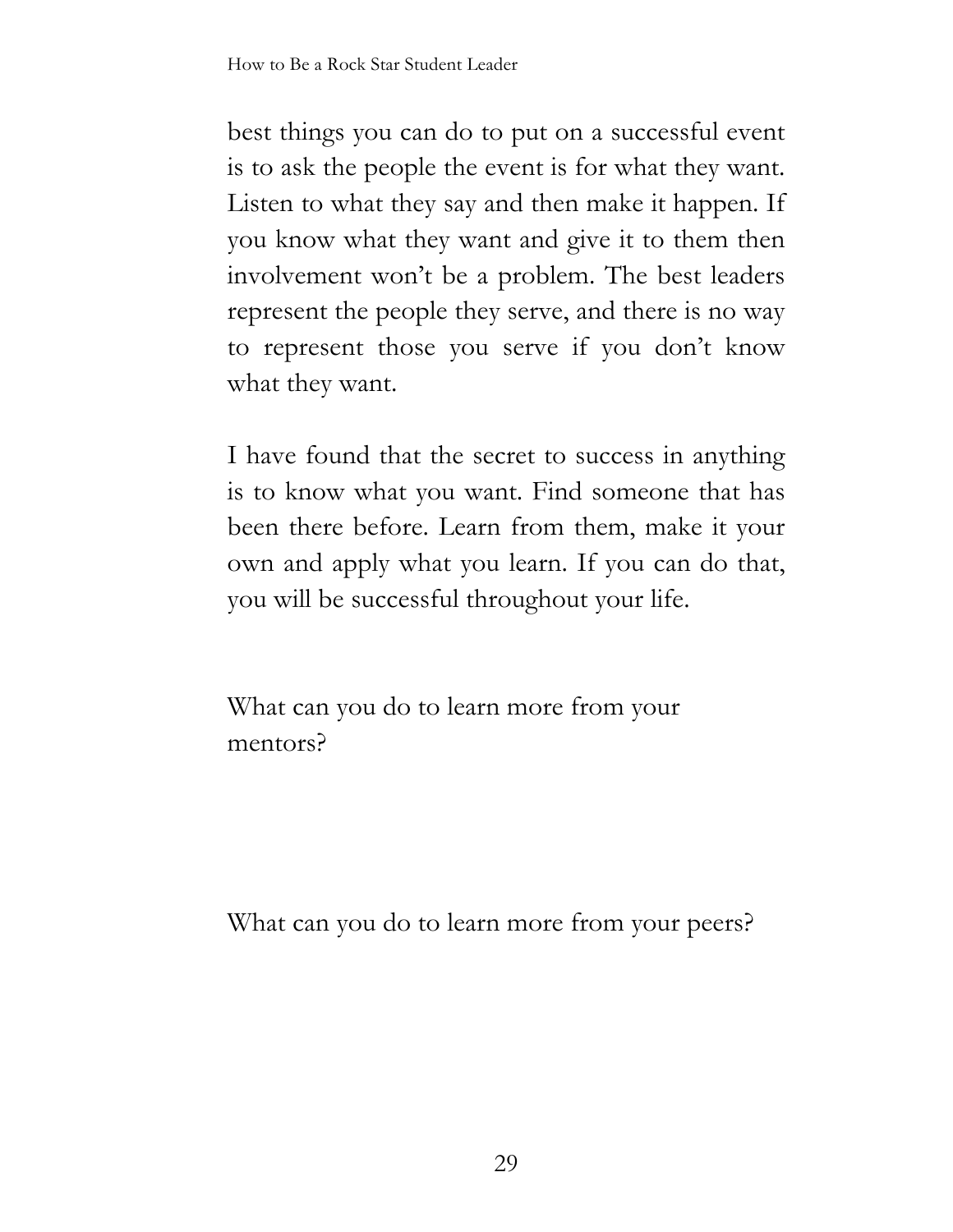What can you do to learn more from those you serve as a student leader?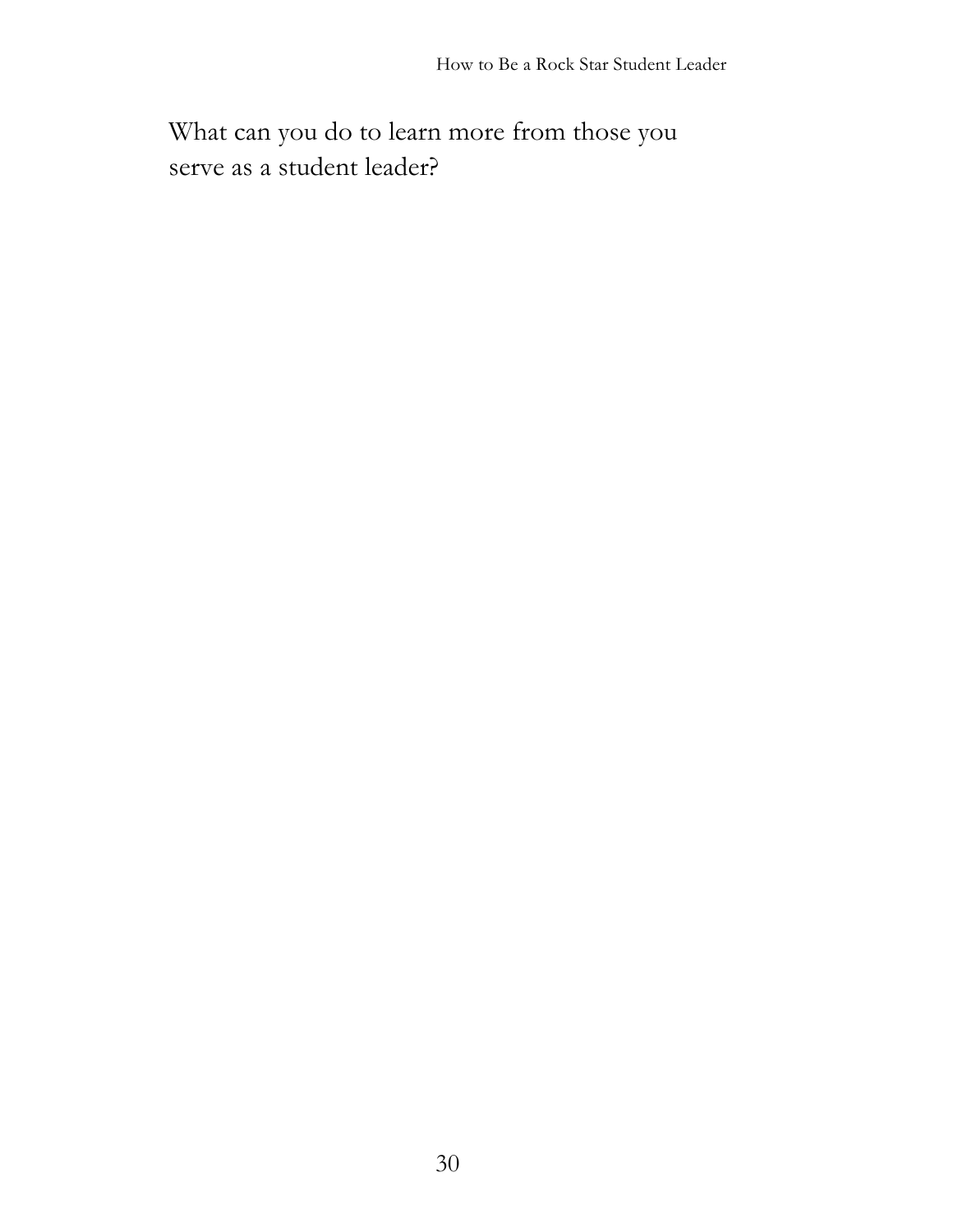#### **DON'T BE AFRAID TO FAIL**

*"You miss 100% of the shots you don't take." -Wayne Gretzky*

The fourth key to Rock Star Student Leadership is not being afraid to fail. To be a rock star student leader you need to first believe in yourself and then be yourself. Learn from others then make it your own and apply what you learn. Many people get to this point and get stuck because they are so busy worrying about making a mistake that they don't have time to think about success.

I have bad news for you. YOU ARE GOING TO FAIL! It is true that at some point you are going to fail, but I don't think that is a bad thing. It is only a bad thing if your mistakes lead to you giving up. Everyone makes mistakes and everyone experiences failure from time to time. The real problem comes when people are so afraid to make a mistake that they are not willing to try new things. Not everything you do will be a huge hit. Sometimes movies flop; sometimes songs aren't a hit. But you have to try new things to find what really works. As a student leader you need to be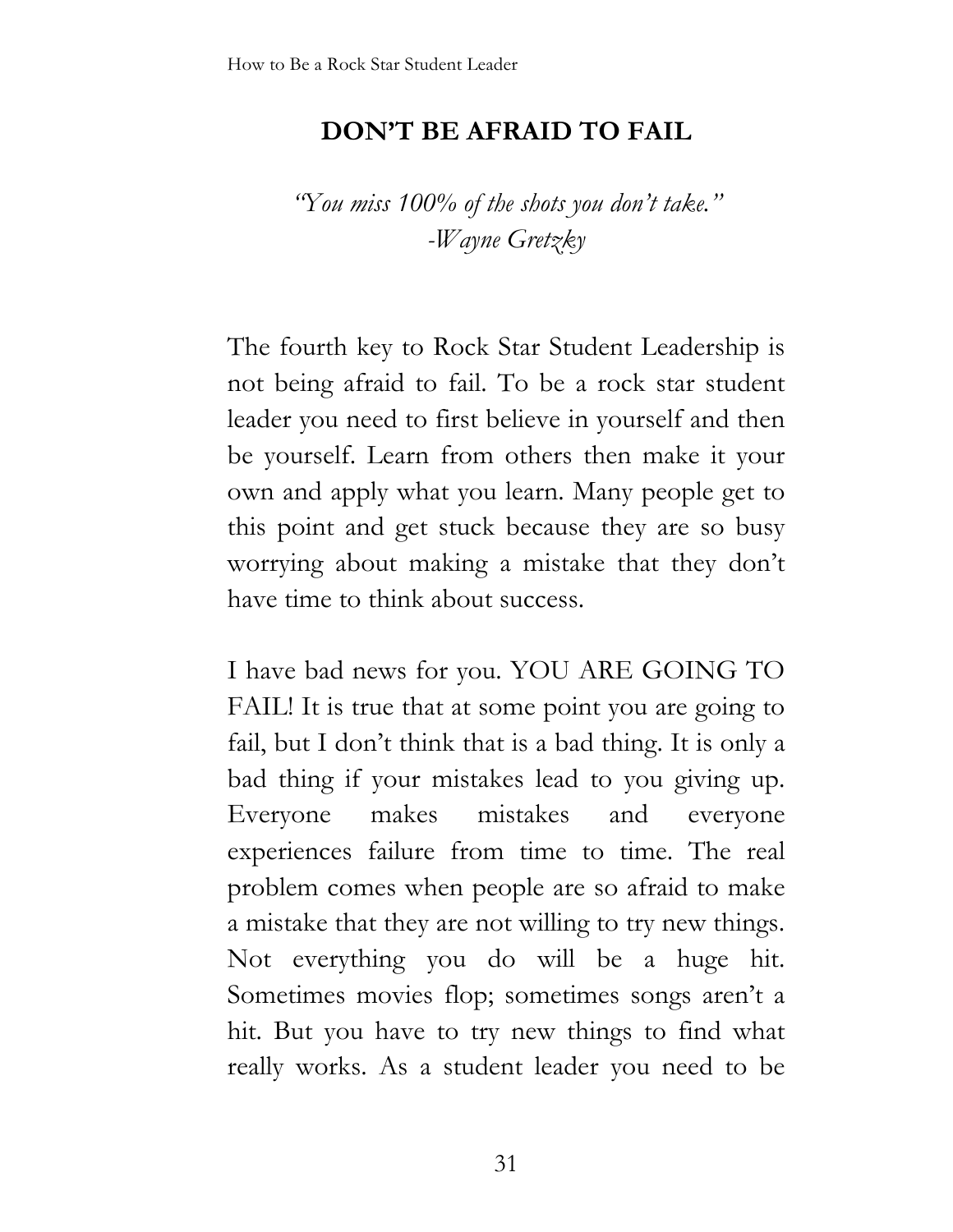willing to take action. Sometimes it will go great and sometimes it won't, but you need to be willing to learn from your results and then keep going!

The good news is that when you fail (notice I said when and not if) you are in great company. In the early 1960s after The Beatles had an audition with Decca Records they were told that they did not like their sound and that they had no future in show business. Elvis Presley was told that he should keep his day job as a truck driver. Jimi Hendrix was booed off the stage when he was on opening act. Michael Jordan was cut from his high school basketball team. Oprah Winfrey was fired as a news anchor because they said she was not fit for television, and Walt Disney was fired from a newspaper because they said that he did not have any original ideas. The thing that made these people successful is what they did after they failed. They were willing to get up and keep going.

If you want to be a Rock Star Student Leader you can't be afraid to fail. And when you do experience failure you need to figure out what you can learn from it and then get up and keep going! If you spend all your time worrying about failure you will never have time to plan your success.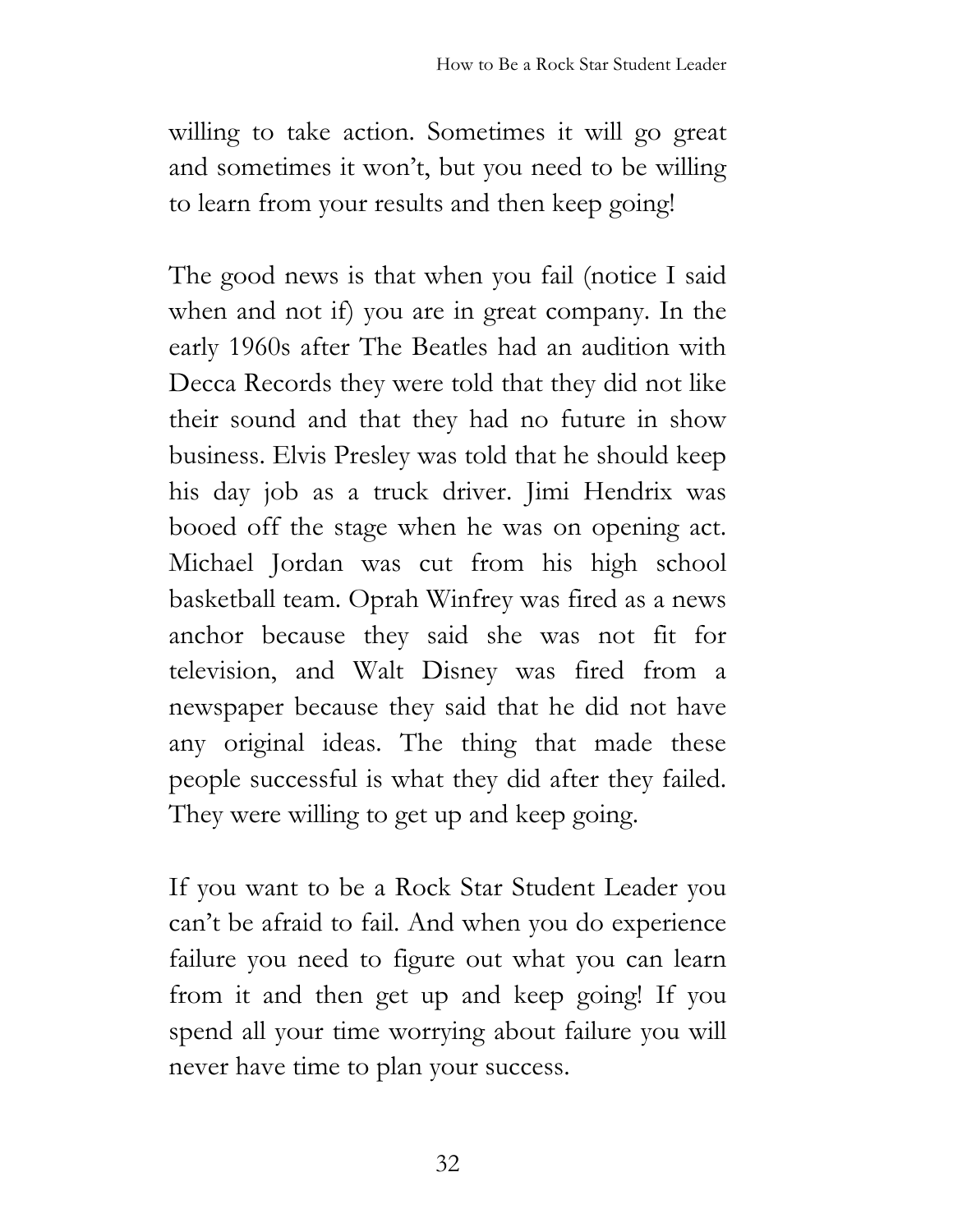### Exercise:

Write about a time that you experienced failure and learned from it. What did you learn from it? How did it make you better? How can you do a better job at learning from failure in the future?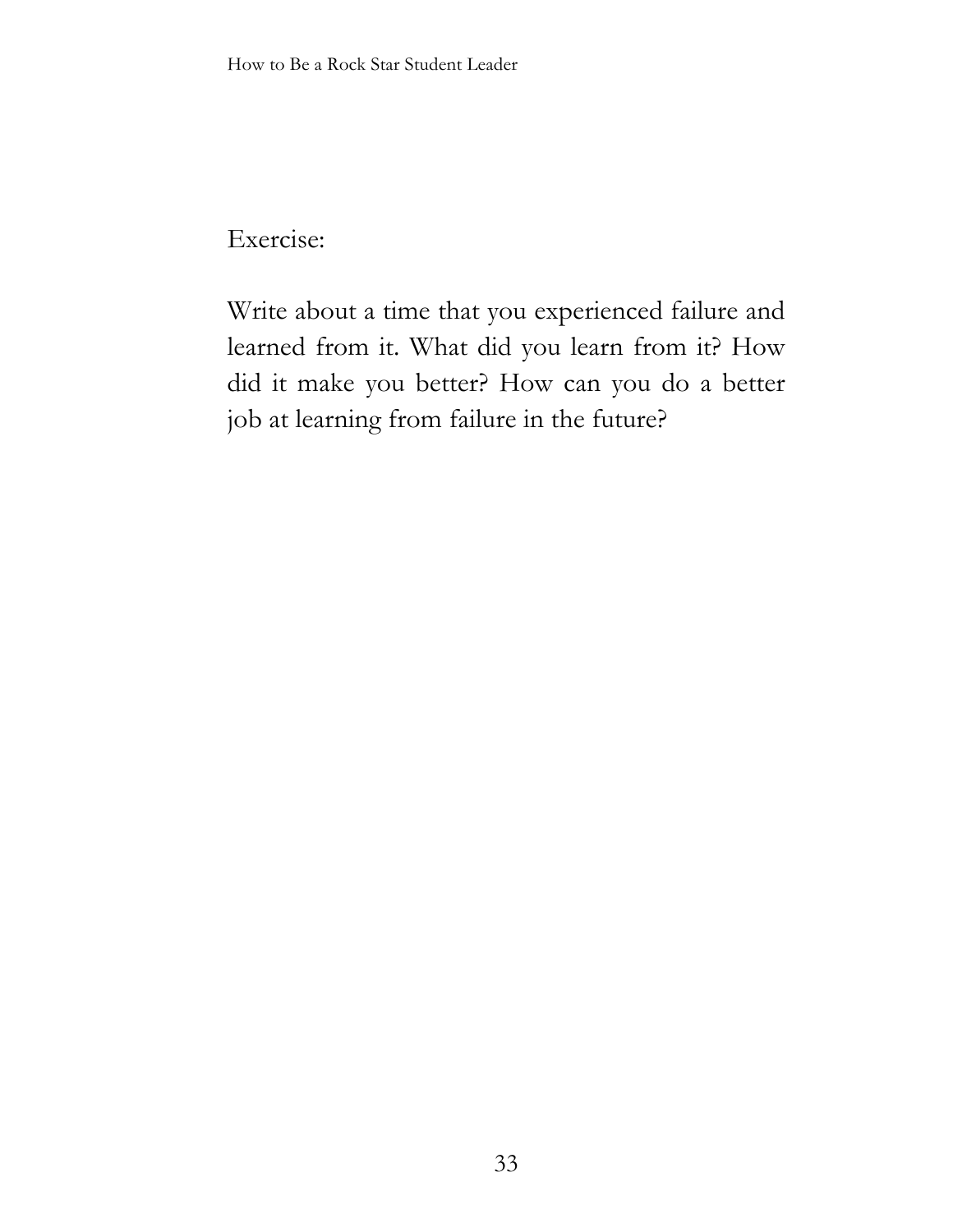# **WORK AS A TEAM**

Even though I was born 15 years after the band broke up, and they were way before my time, The Beatles are my favorite band. Something about them just moves me. I love their unique sound and their diversity in styles. I think the thing that made The Beatles so great was the four of them together – not the four of them individually, but what they were able to accomplish as a group. They brought four minds together and created something much better than they could have ever come up with on their own. Each of them went on to have solo careers and have some great songs but none of them ever reached the level they did together as The Beatles.

This is why it is so important to work together as a team. When you work together you will create something far better than you could on your own. If you try to do everything on your own you will never reach the level you could have if you worked together as a team.

Michael Jordan is a great example of this. Early on in his career he was a phenomenal player but never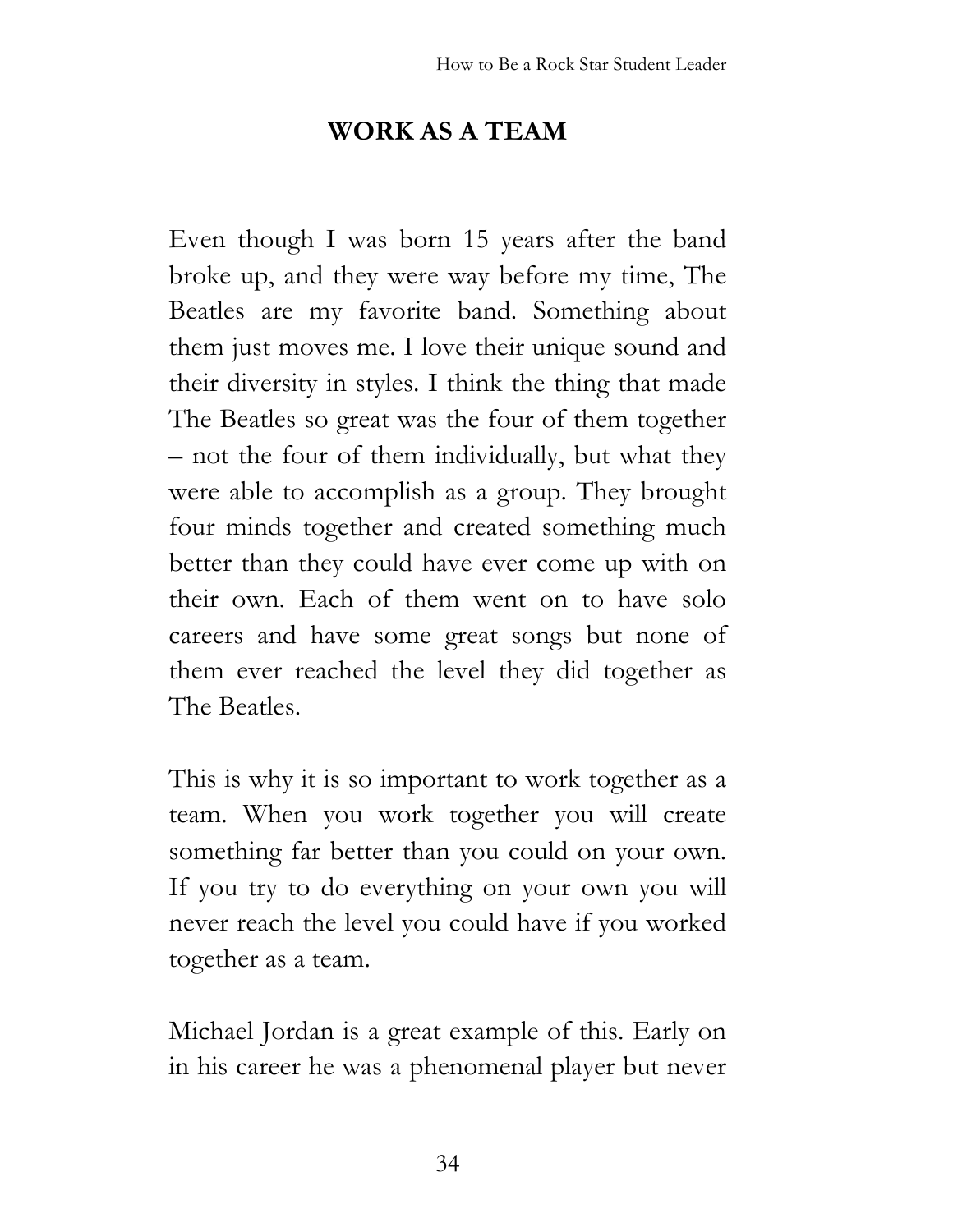won a championship. He did not know how to work with a team. The other teams had a simple and effective strategy to defend against Jordan, just double or triple team him, and the Bulls wouldn't have a chance. It wasn't until Phil Jackson came on as the new coach that things started to change. Jackson taught Jordan how to work with the team and they became unstoppable. They went on to win 6 championships in 8 years. All because they worked together!

Everyone in your leadership group has something unique to offer. All of them can contribute and help make something far better than if you took over and did it yourself. Many student body or organization presidents will step in and do everything because they think that they need to get the job done no matter what. When this happens there are three major problems. One, there is always too much to do and eventually they will burn out. Two, they never reach the group's potential because they did not use the other members of the group. Three, the other members of the group will lose interest because they do not feel valued.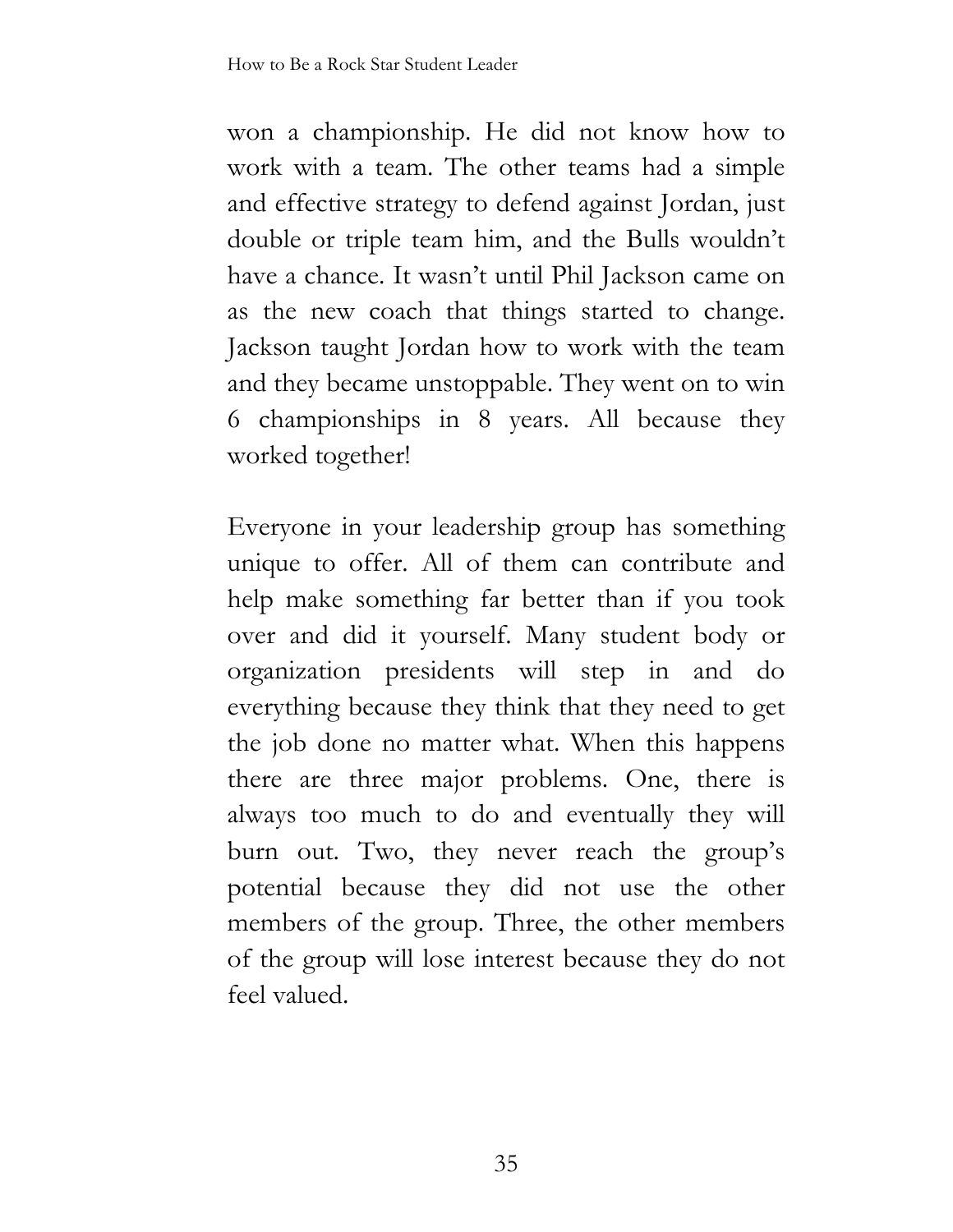If you are the leader of a group, it is not your job to do everything. It is your job to help the members of your group reach their potential and help the group as a whole do the best job possible. Use the other members of the group and help them become a winning team!

If you are in a leadership group but are not the leader of the group, it is your job to help the group as a whole to reach its goals by doing your very best at the role you are given. Sometimes the best leaders are not the official leaders of the group. They are the members of the group that lead by example by doing their very best with a great attitude.

When you work as a team you will reach heights that you could never have reached on your own. Think about your leadership group and your role in the group. How can you do a better job at working as a team?

Write down three ways you can do a better job working as a team: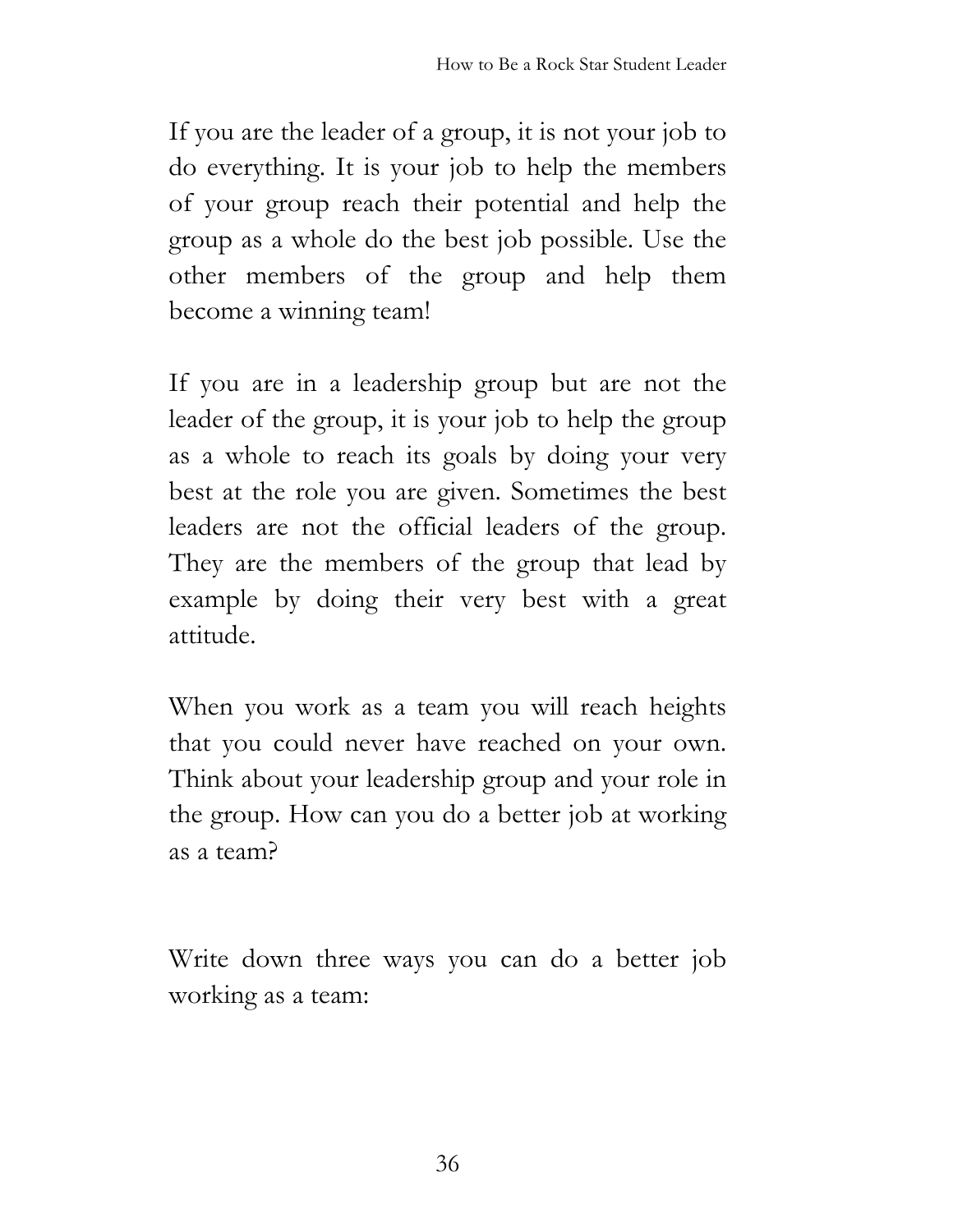How to Be a Rock Star Student Leader

1. 2. 3.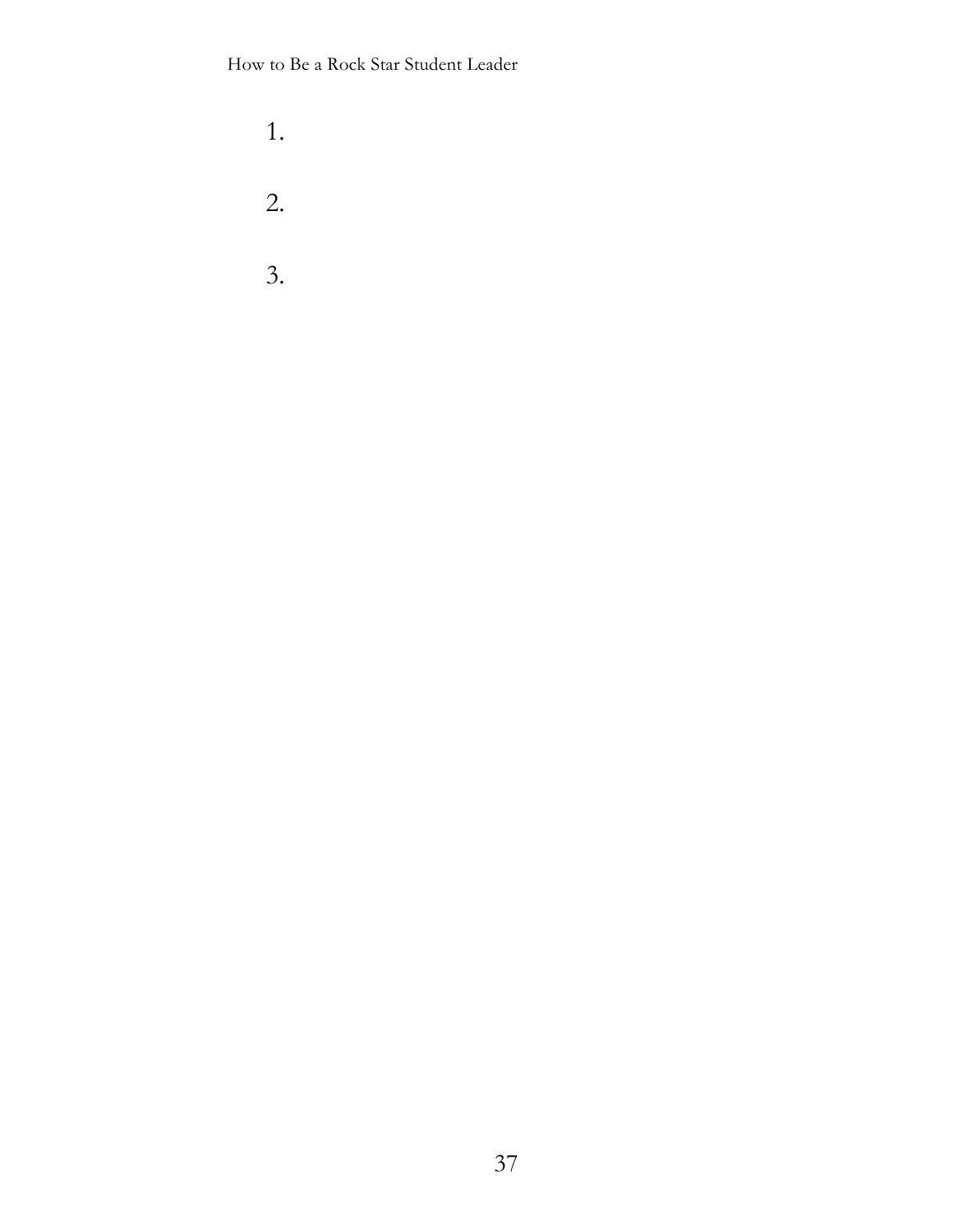#### **FOCUS ON THE GOOD**

# *"What's wrong is always available, but so is what's right!" - Tony Robbins*

When I was nine years old I had a best friend named Winston that lived across the street from me. One day he came over into the backyard with a golf ball in his hand. He stood about four feet away from me holding the golf ball up by his ear and said, "Hey Jake, I'm going to hit you in the head with this golf ball!" I didn't like the sound of that but he said it one more time and then he reached back and threw the golf ball as hard as he could and hit me right between the eyes! He hit me so hard that it knocked me out cold! I hit the floor and don't remember anything until about five minutes later when I woke up on my couch looking up at my brother and dad. Winston had fled the scene of the crime and was nowhere to be found. I had a goose egg lump on my head and you could even see the little dimples from the golf ball indented into my skull.

Remarkably, Winston and I remained friends. One night, years later, I asked him if he remembered the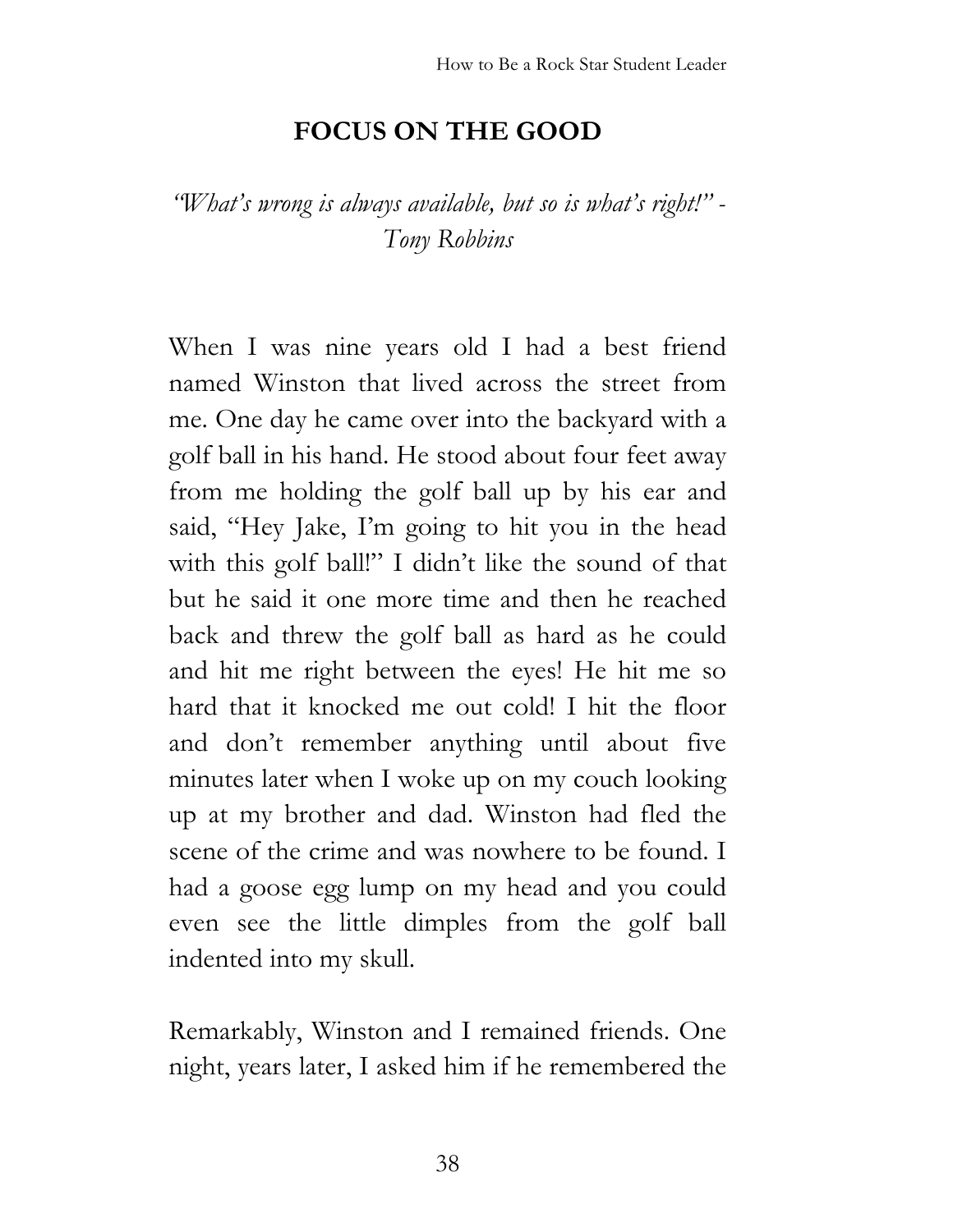time he hit me in the head with a golf ball. He said, "Yes, I remember that." I said, "Why on earth did you do that? What were you thinking?" He said, "I was just trying to scare you. I didn't want to actually hit you in the head with the golf ball; I just wanted to throw it right next to you. But I was focusing so hard on not hitting you in the head that I hit you in the head!" What I learned from this is that that whatever we focus on we tend to get. Even though he didn't want to hit me in the head, he was focusing so hard on what he didn't want and, of course, that is what he got.

I have learned since then that this applies to every aspect of our lives. Whatever we focus on is usually what we will see. If we are looking for the good things in the world, we are going to find them. If we are focusing on all the bad things in the world, that is all we will see. If you are looking for the good within your school, you will find it. If you are looking for the good within the people around you, you will find it. If you are looking for the good within yourself, you will find it. But if you are looking for the bad, that is what you will find.

Are there bad things in the world? OF COURSE! But why should we focus on them? As Tony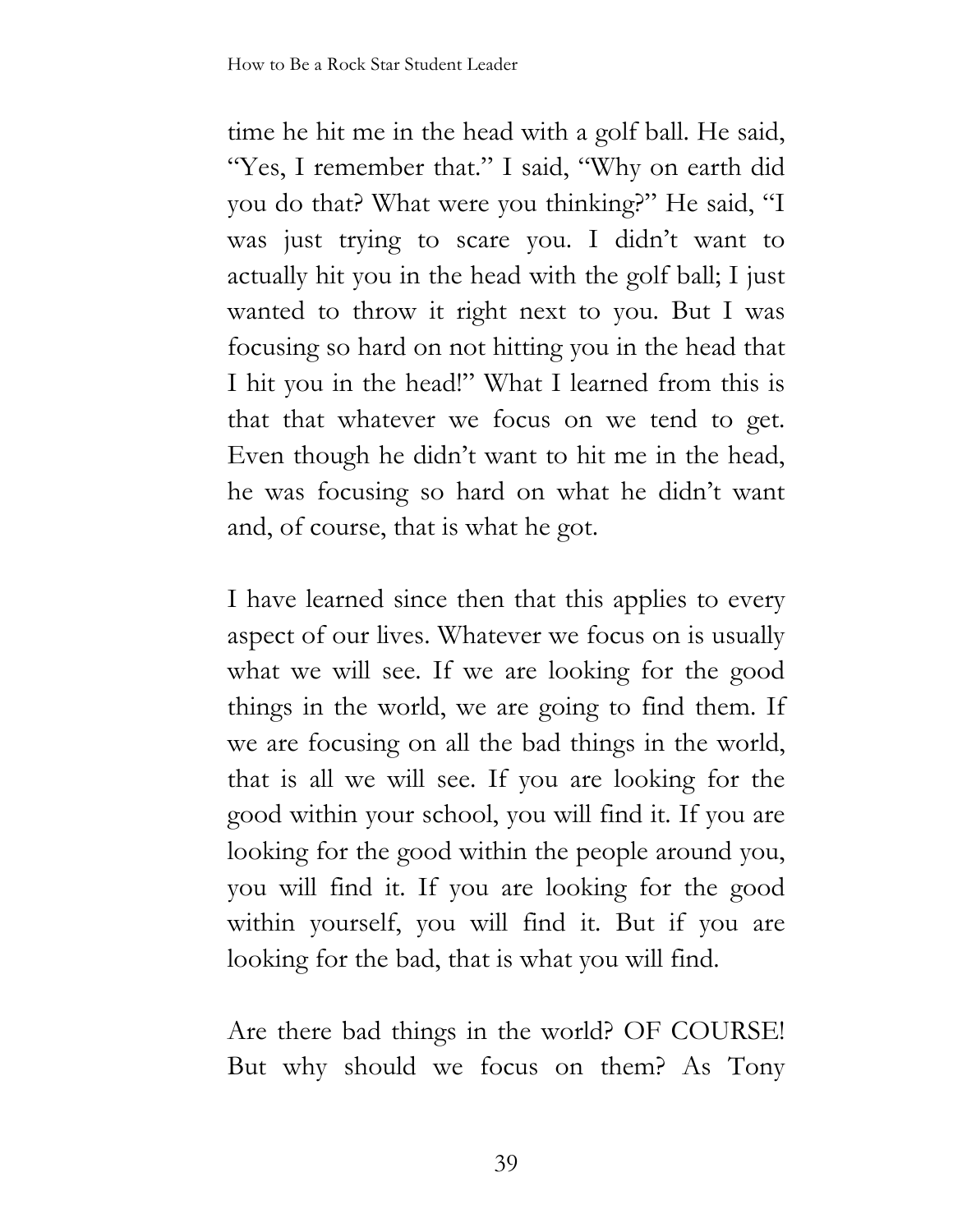Robbins says: "What's wrong is always available, but so is what's right!" When you focus on the good things in your life and are grateful for them you will find more of it, and I believe whatever we focus on grows. You can see it around you. The happiest people are grateful and have a positive attitude. I am sure you have also seen people that seem to have everything but are miserable because they are ungrateful.

This even applies to the problems in our lives. Unfortunately all of us go through problems and trials in our lives. When you go through those trials you can be fearful and let them break you, or you can choose to grow from the situation. When I go through a trial in my life I like to focus on how it can make me better. I focus on how I will be a better person on the other side because I went through this trial. Ever since I have adopted this philosophy in my life it has made my problems so much easier and I have been a much happier person because I have found meaning in my trials. A true attitude of gratitude is not just about being grateful for the things you have, but also being grateful for the ordeals that shape you.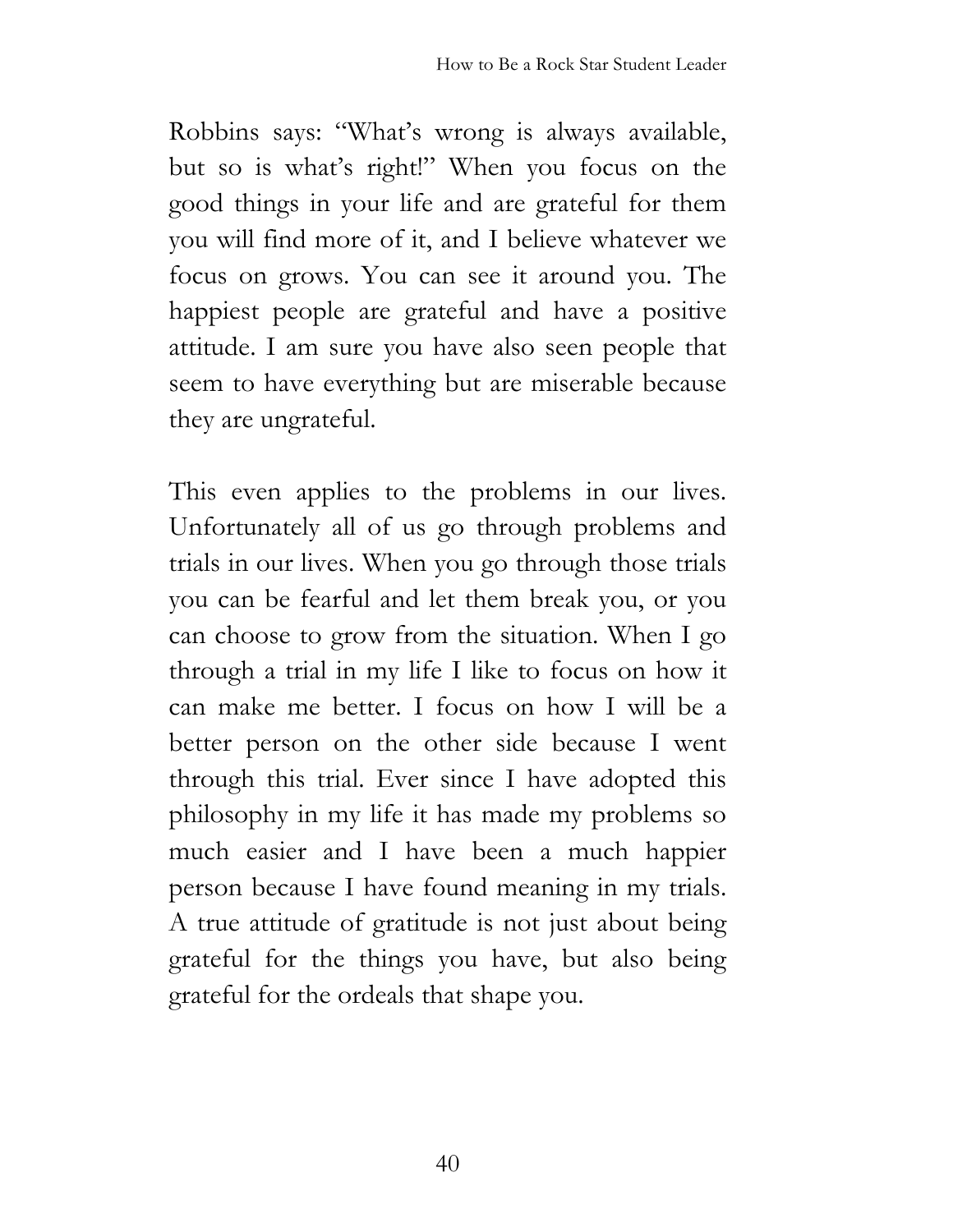How to Be a Rock Star Student Leader

I believe the true secret to happiness is gratitude. I choose to live a life filled with the attitude of gratitude. I choose to focus on the good, and I hope you will too.

Exercise:

What are 5 things you are grateful for?

| 1. |  |  |
|----|--|--|
| 2. |  |  |
| 3. |  |  |
| 4. |  |  |
| 5. |  |  |

What is a trial in your life that can shape you to be a better person?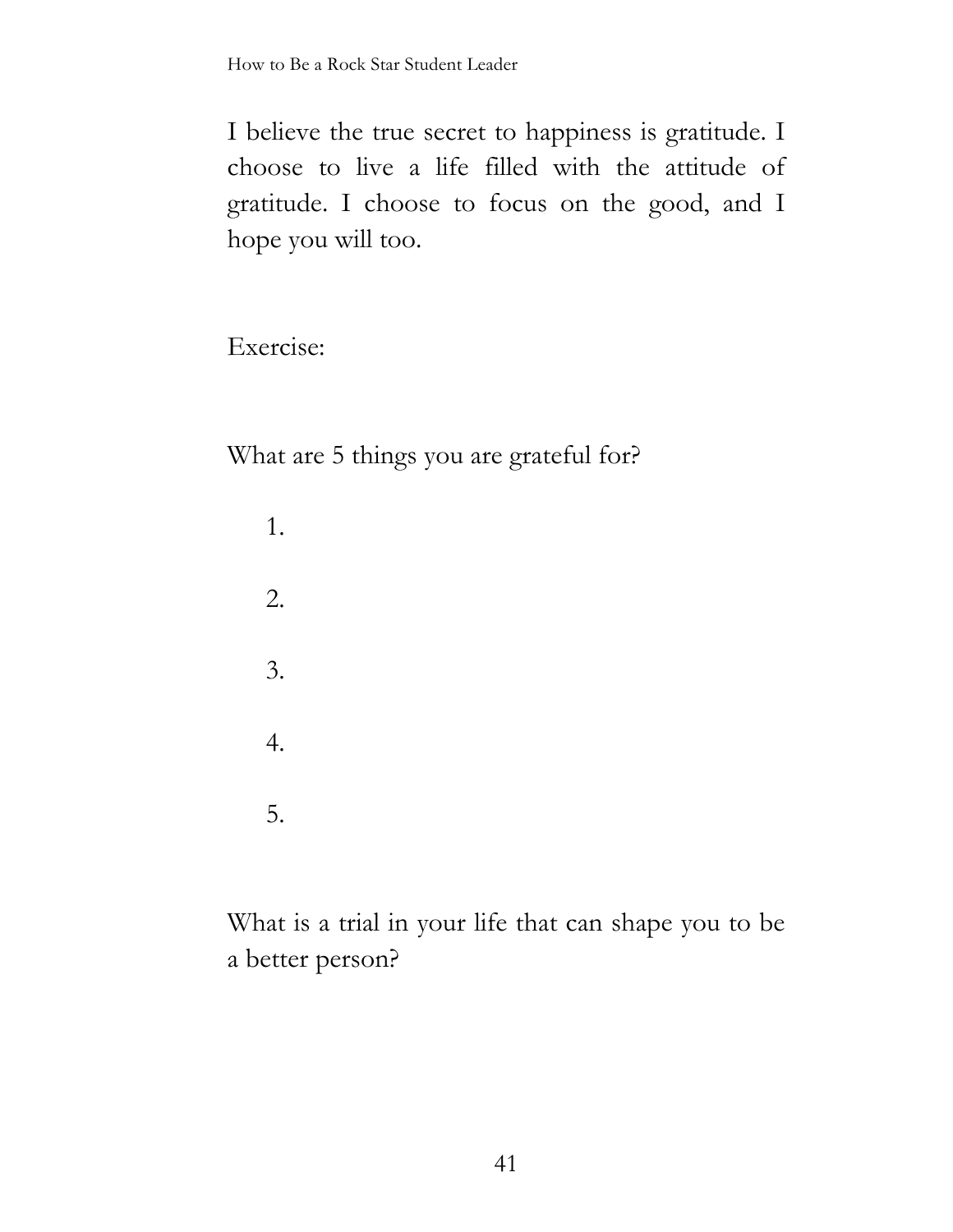How can it help you?

What are three ways that you can focus on the good in your life?

1. 2. 3.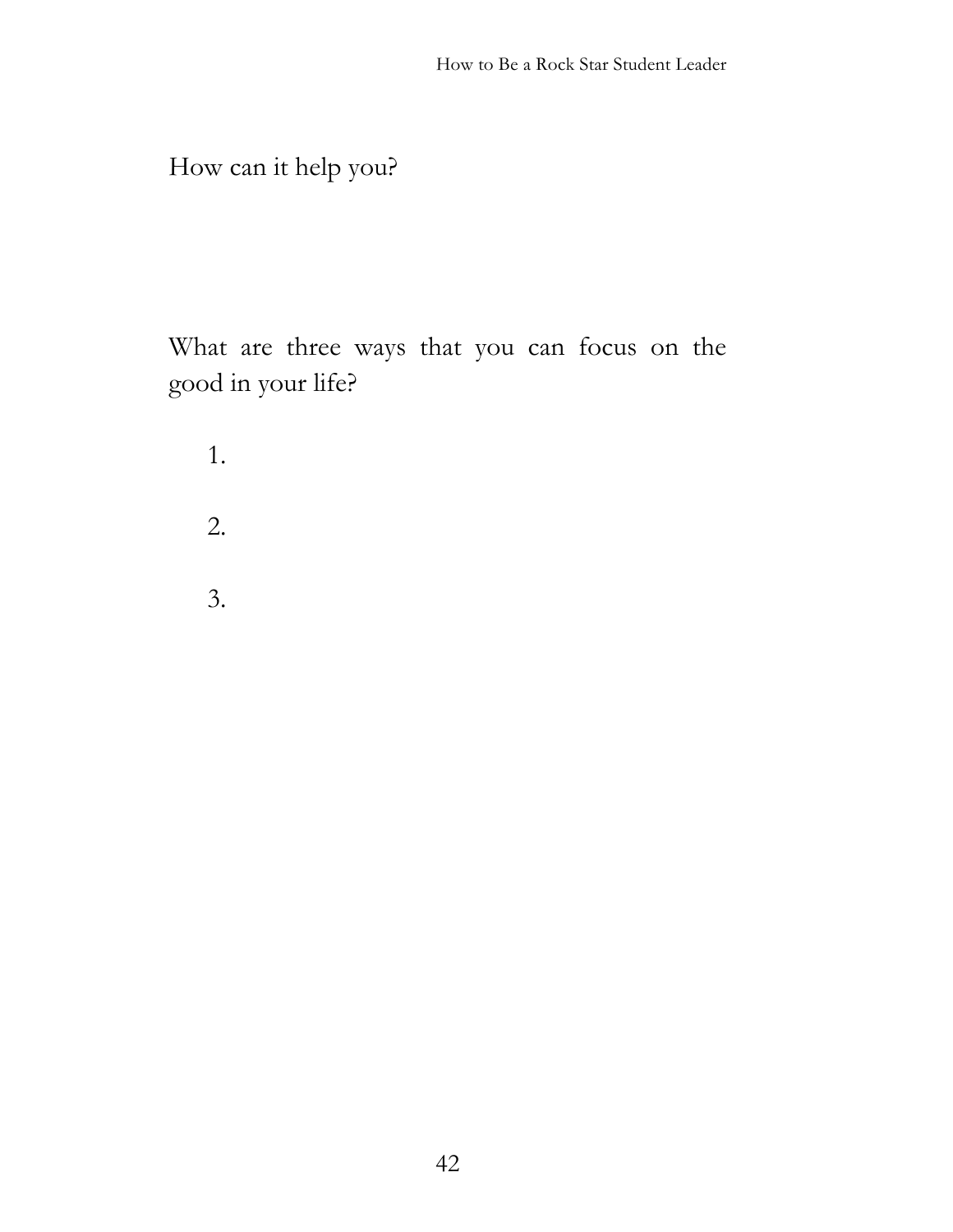#### **CARE ABOUT THOSE YOU SERVE**

*"No one cares how much you know, until they know how much you care" -Theodore Roosevelt*

The last key to Rock Star Student Leadership is the most important of them all. The seventh key is to care about those you serve. The best student leaders are not there because it looks good on a resume; they are there because they care about those they serve. They want them to reach their potential, they want them to have a great time and do their best. This is such an important attribute for a leader to have. Leadership skills can be taught but no one can teach you to genuinely care about those around you. I don't know if you realize it or not but you, as a student leader, have a huge opportunity to influence the lives of those around you.

In my presentations at schools and leadership conferences I talk a lot about believing in yourself and being confident. I want to make it clear that I don't do this because it is something I think I am perfect at or have never had a hard time with. I do this because it is something I used to really struggle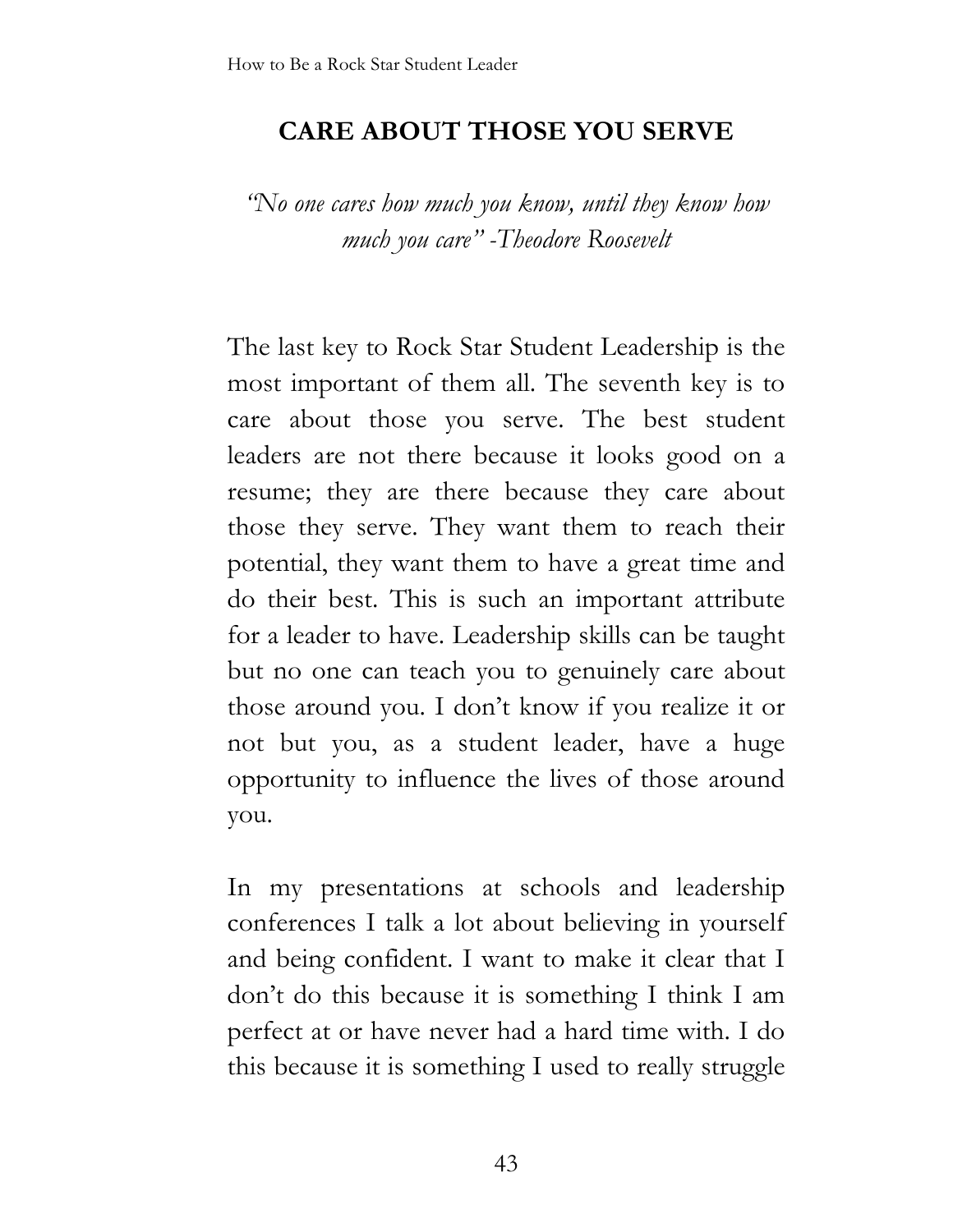with and have learned to overcome, and I saw huge changes in my life because if it.

When I was younger I really struggled in school. School was something that was so hard for me, especially reading. I didn't just read a little bit below the reading level of everyone else – I could barely read at all. I didn't even read a book cover to cover until I was almost 18 year old. I was in the special education program and I was considered learning disabled. I did not feel good about myself. I thought I was dumb and stupid and that I was not cut out for success.

It also made it so much worse when other students would tell me that I was dumb and stupid, or made jokes about my reading. It wasn't until later on in my life when I had some great mentors that helped me realize that maybe I did have some people that put me down, but I also had people that lifted me up. They helped me realize that I should listen to the people that lift me up and just forget about the people that were mean. They told me to listen to the people that encourage you and care about you and help you reach your potential. They taught me that if someone is putting you down, just move on because you don't have time for that. They helped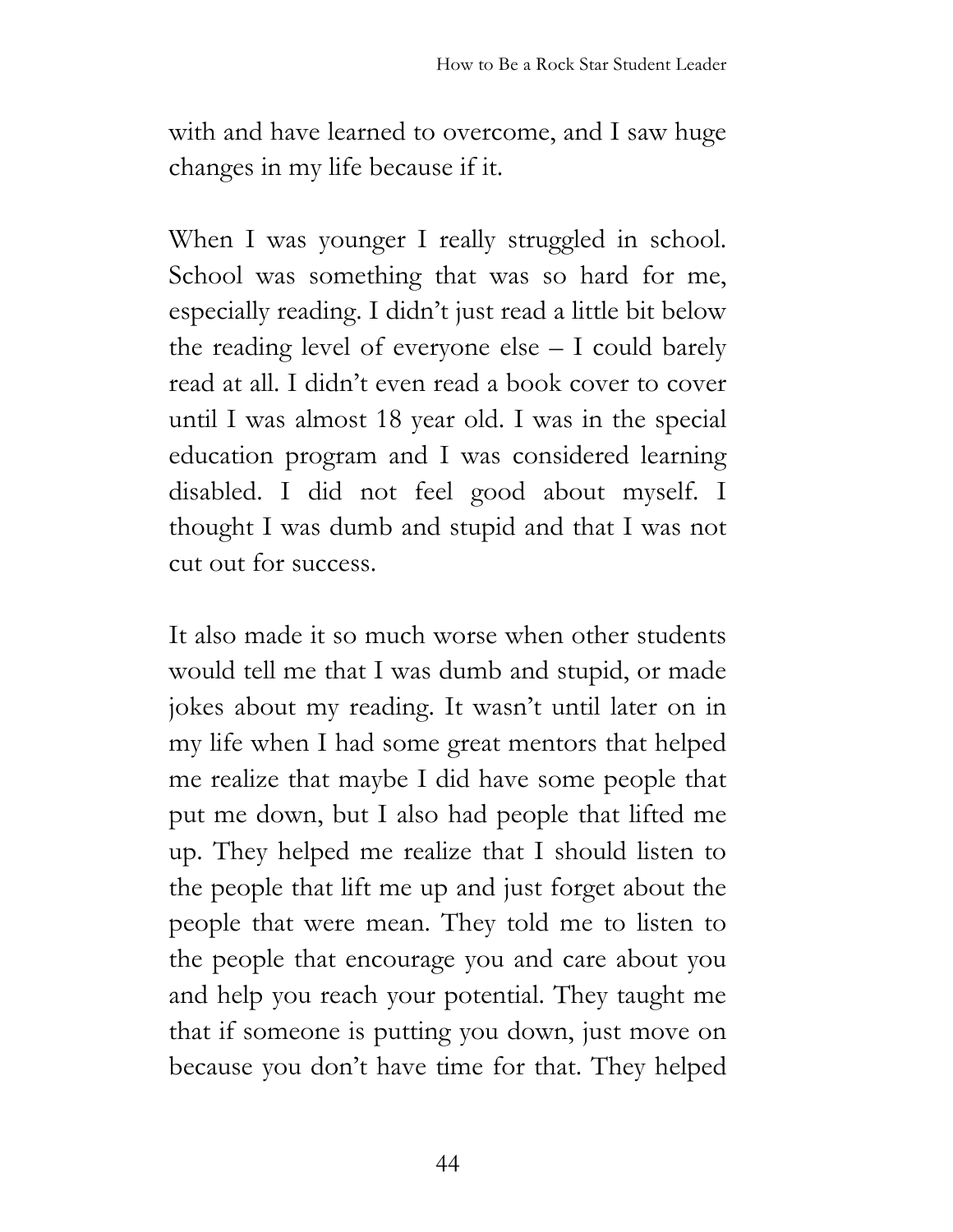me realize that if someone was being mean, it had nothing to do with me and everything to do with them. And if they told me I couldn't do something they were really saying that there was something they couldn't do.

I decided to start listening to the right people and forget about the wrong people, and I saw huge changes. It's not like I could just all of the sudden read better. It didn't work like that. What happened was that I believed in myself enough to know that I could overcome my challenges. I started seeing tutors and getting any extra help I could. I practiced reading on my own, and little by little I got better and better. Eventually I was able to graduate and do really well in college, and it was all because I decided to start listening to the right people and forgetting about the wrong people. The people in my life are what made the difference for me.

I know that you have someone in your life that cares about you, someone that will encourage you and lift you up. Whoever that person is or those people are, listen to them! Listen to the people that lift you up and forget about the people that put you down! And then become that person for someone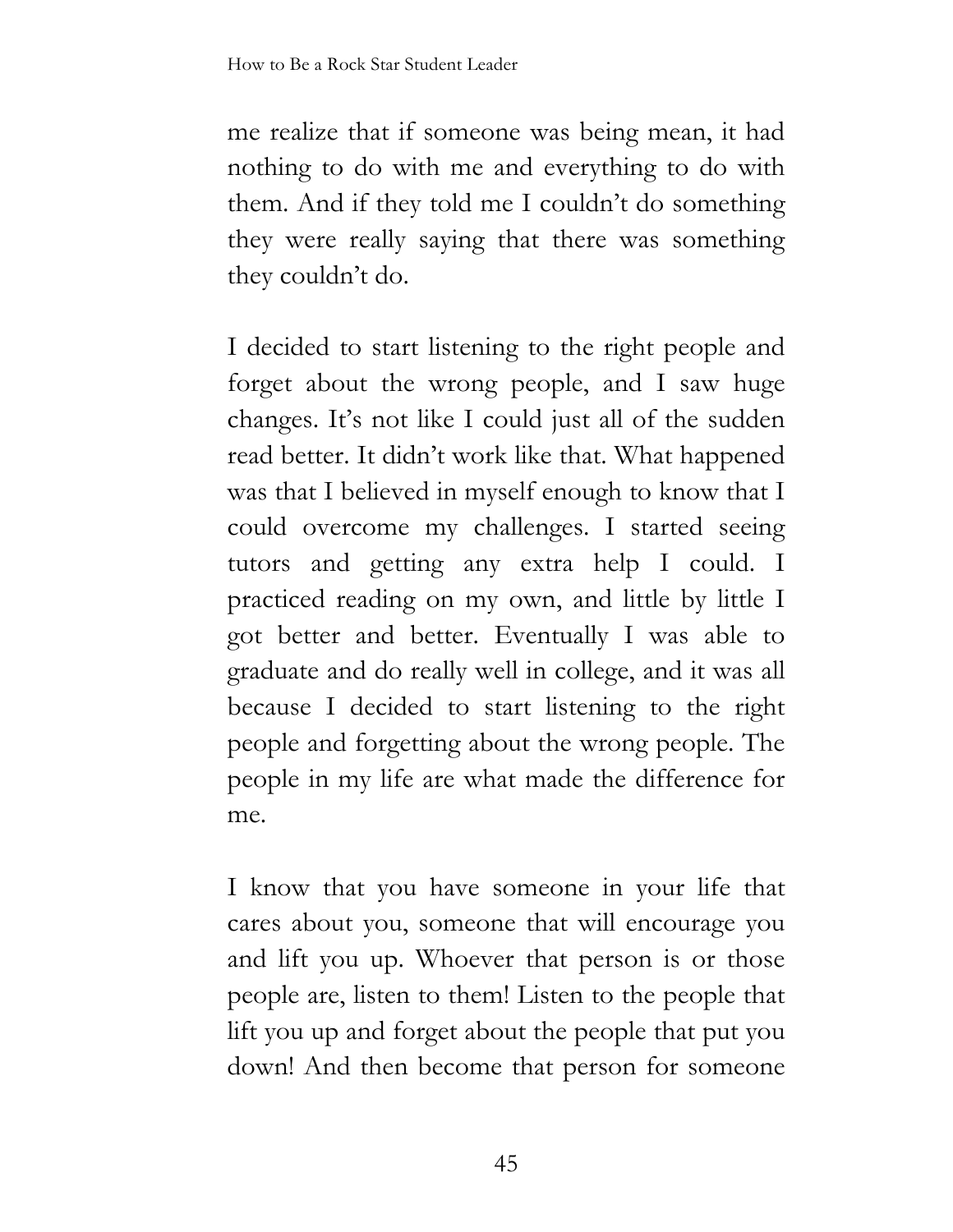else. Become the type of person that lifts others. You can have a major lasting effect on those around you. You have an amazing opportunity as a student leader to influence those around you. You may not realize it but the people you serve watch you; they see what you are doing and they do follow you. The best way to create positive changes is to lead by example. As you choose to be the right person for the people in your life you will influence those around you to follow your lead.

Who are three people that have been the right person for you in your life?

1. 2. 3.

In what ways did they help you?

1. 2. 3.